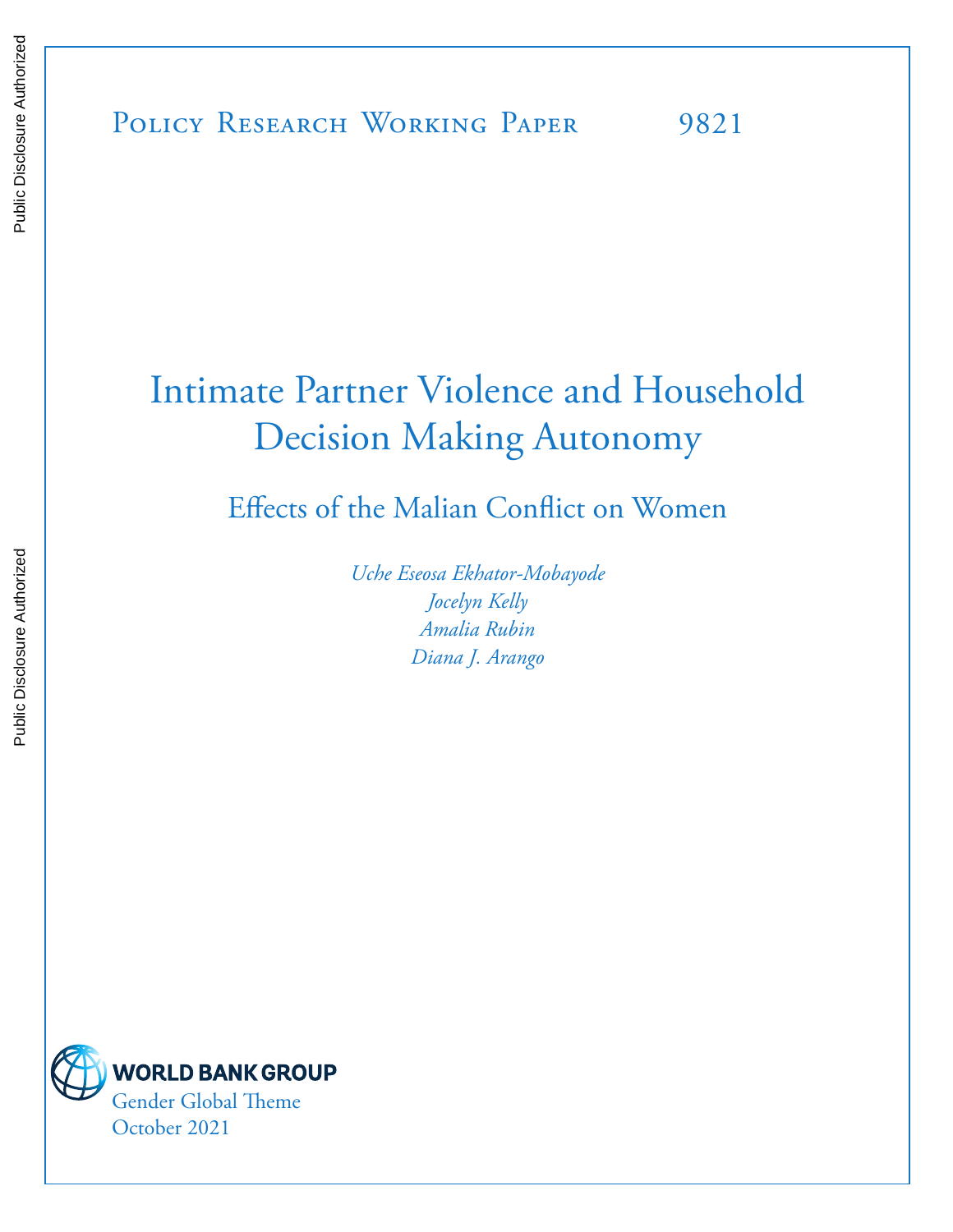# **Abstract**

Rates of intimate partner violence vary widely across regions. Evidence suggests that some of this variation can be attributed to exposure to armed conflict. This study exploits variation in the timing and location of conflict events related to the war in Mali to examine the effect of conflict on intimate partner violence and some women's empowerment outcomes. The study used data from the Demographic and Health Survey spatially linked to conflict data from the Armed Conflict Location and Events Database. Wartime conflict increases the prevalence of women's experiences of intimate partner violence. It also increases women's household decision making autonomy but decreases women's ability to decide how their earnings are deployed. The results imply that to be successful, programs to mitigate these adverse effects of conflict on women need to be context specific and rely on data-driven evidence from situations of conflict whenever possible. Policy makers are called to design programs that address harmful gender norms and intimate partner violence at the individual/ household and community levels, especially for women residing in areas with high-intensity conflict. Measurement of women's empowerment should consistently include several domains of women's lives to gauge progress in voice and agency, financial autonomy, and violence reduction.

*The Policy Research Working Paper Series disseminates the findings of work in progress to encourage the exchange of ideas about development*  issues. An objective of the series is to get the findings out quickly, even if the presentations are less than fully polished. The papers carry the *names of the authors and should be cited accordingly. The findings, interpretations, and conclusions expressed in this paper are entirely those of the authors. They do not necessarily represent the views of the International Bank for Reconstruction and Development/World Bank and its affiliated organizations, or those of the Executive Directors of the World Bank or the governments they represent.*

This paper is a product of the Gender Global Theme. It is part of a larger effort by the World Bank to provide open access to its research and make a contribution to development policy discussions around the world. Policy Research Working Papers are also posted on the Web at http://www.worldbank.org/prwp. The authors may be contacted at uekhator@worldbank.org, jkelly@hsph.harvard.edu, Amalia.h.rubin@gmail.com, and darango@worldbank.org.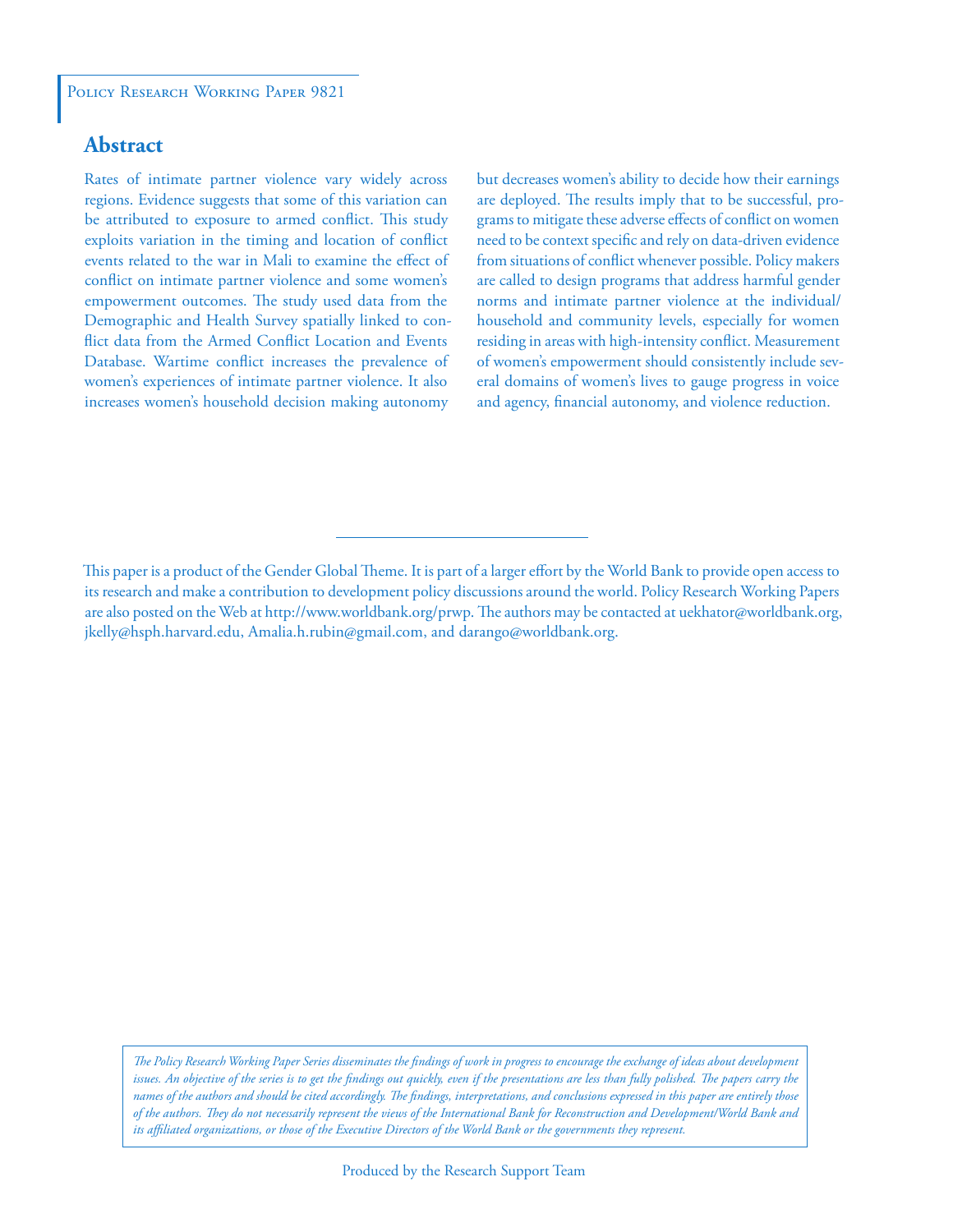# **Intimate Partner Violence and Household Decision Making Autonomy: Effects of the Malian Conflict on Women**

Uche Eseosa Ekhator-Mobayode<sup>[†]</sup>, Jocelyn Kelly<sup>[‡]</sup>, Amalia Rubin,<sup>[†]</sup> and Diana J. Arango<sup>[†]</sup>

**JEL classification**: B54; J12; J16; O12 **Keywords**: Conflict, Forced Displacement, Violence against women and girls, Gender Based Violence, Intimate Partner Violence, Mali

The authors of this paper conducted their research under Gender Dimensions of Forced Displacement project. The project is co-led by Lucia Hanmer and Diana Arango under the guidance of Hana Brixi, Global Director, Gender Unit, The World Bank Group.

Funding: Building the Evidence on Protracted Forced Displacement: A Multi-Stakeholder Partnership''. The program is funded by UK aid from the United Kingdom's Foreign, Commonwealth and Development Office (FCDO), it is managed by the World Bank Group (WBG) and was established in partnership with the United Nations High Commissioner for Refugees (UNHCR). The scope of the program is to expand the global knowledge on forced displacement by funding quality research and disseminating results for the use of practitioners and policy makers. This work does not necessarily reflect the views of FCDO, the WBG or UNHCR.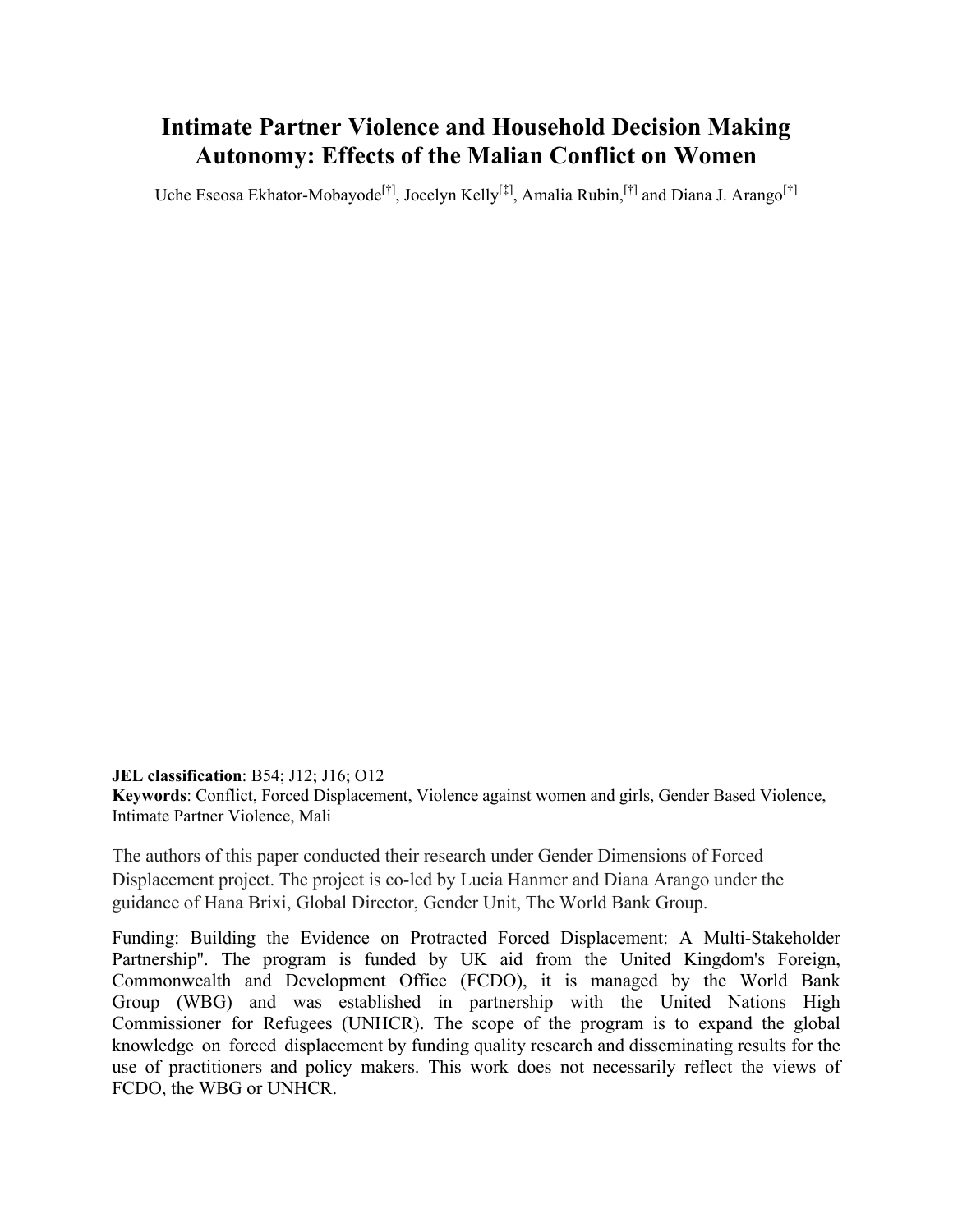# [1](#page-3-0). Introduction

While IPV may be more common than sexual violence perpetrated by armed actors during war (Stark & Ager, 2011; Global Women's Institute, 2019), it is often far less visible than conflictrelated sexual violence (Stark & Ager, 2011; Hynes et al., 2004). For example, a survey of displaced women in northern Uganda found rates of past-year rape by partners was 41 percent compared to 5 percent by non-partners (Stark et al., 2010). Yet, violence faced by women and girls is a continuum, and there is often a link between experiencing multiple forms of violence in conflict settings. For example, in Uganda, Thailand, Côte d'Ivoire and Liberia, women who experience higher levels of conflict-related abuses from non-partners also report higher levels of IPV victimization during and after conflict (Saile et al., 2013; Falb et al., 2013; Gupta et al., 2012; Kelly 2018), and refugee women affected by the Burmese conflict who experienced conflict victimization were 5.9 times more likely to report past-year IPV than women who did not report conflict victimization (Falb et al., 2013). Exposure to conflict related violence in itself has also been linked to increased IPV risk as evidenced by recent analysis of the Liberia Civil War which found that living in a district that experienced fatalities during conflict increases the risk of experiencing multiple types of interpersonal violence in the post-conflict period. After adjusting for known individual-level correlates of IPV, residence in a fatality-affected district was significantly associated with a 50 percent increase in risk of abuse, even 5 years after conflict (Kelly, 2018). In Nigeria, the Boko Haram insurgency increased women's risk of both experiencing of IPV and experiencing controlling behavior from their husbands and partners, after controlling for individual, partner, household and country specific factors, as well as comparing women with similar characteristics using a quasi-experimental analysis design (Ekhator-Mobayode et al. 2020). These findings suggest that the dynamics within the home that are risk factors for IPV may be exacerbated by armed conflict outside the home.

To better understand the factors that underlie IPV in conflict, scholars have employed the ecological framework adapted by Heise (1998) to understand the interaction between conflict and IPV (Swaine et al. 2019). The adapted ecological framework for conflict and violence against women and girls (Swaine et al. 2019) suggests that exposure to conflict can impact risk factors for experiencing IPV at the individual, interpersonal, institutional, community and societal levels. At the interpersonal level, conflict can impact household stressors, controlling behavior, unequal decision making, division of labor, and men's perception of their lack of ability to fulfill traditional masculine roles, among others (Swaine et al. 2019). These shifts may trigger changes in gendered roles within the household and increase risk factors also associated with increased perpetration of IPV (Ekhator-Mobayode et al. 2020; Falb et al, 2018). Studies that look at variation in the levels of conflict have indeed found that political conflict can lead to higher levels of IPV (Otsby, 2016; Kelly, 2018).

Evidence from the Democratic Republic of Congo (DRC) suggests that work and income are central to masculine identities - the loss of either can pose significant risks with regards to men's mental health and their desire to exert power within the household (Slegh et al. 2014). In DRC both men and women reported lack of work and income as a trigger for men's use of violence.

<span id="page-3-0"></span><sup>[†]</sup> World Bank, Washington, D.C, USA.

<sup>[‡]</sup> Harvard Humanitarian Initiative.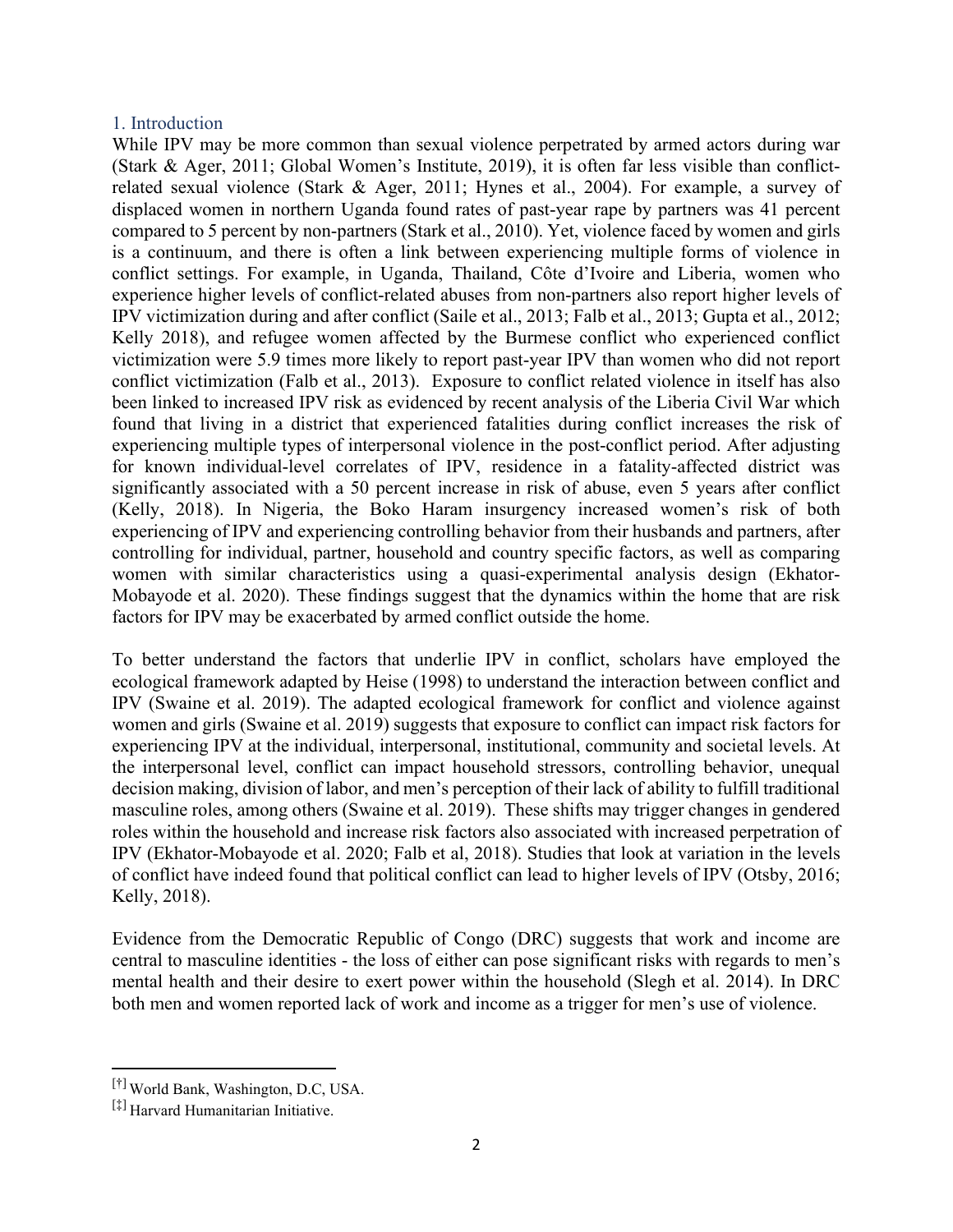This research contributes to the emerging literature examining the relationship between armed conflict and IPV, analyzing the effect of conflict in Mali on women's experience of various forms of IPV and their agency within the household. We employ a quasi-experimental method as it is possible that unobserved characteristics affect both conflict and socioeconomic factors, making it difficult to isolate the effect of armed conflict using other approaches. The effect of armed conflict on IPV may be context specific. Therefore, evidence using quasi experimental methods where the data makes it possible to isolate the effect of armed conflict on IPV outcomes is important to strengthen the emerging empirical literature, and can inform evidence-based long and short-term policies to prioritize assistance in conflict affected settings.

Since 2012, Mali has been faced with a complex political, security, and humanitarian crisis which began when groups of armed Tuaregs—a semi-nomadic ethnic minority in northern Mali—joined forces with extremist groups to declare the establishment of the independent state of "Azawad." As the conflict progressed, jihadist groups took control of the rebellion and, after a successful coup d'état by national soldiers, international armed forces from France, neighboring countries, and the United Nations intervened. Despite an initial peace deal in June 2013 and a ceasefire in 2015, the conflict has continued (Lamarche, 2019). Before this unrest, Mali was recognized as a country with a peaceful democracy. Data gathered for conflict data sets support this reality. The Armed Conflict Location and Events Database (ACLED) shows an average of 16 conflict events reported between 2006 and 2010 compared to 278 events reported in 2011 alone (figure 1). The conflict also led to increased displacement, with over 227,000 newly forcibly displaced people in 2012 (Internal Displacement Monitoring Center, n.d).

High levels of gender inequality pre-date the conflict in Mali. Mali ranked 158 of 162 countries in the most recent Gender Inequality Index (GII), little different from its rank of 143 of 146 countries in 2012 when the conflict began. According to the World Bank Gender Data portal, women's economic participation has declined since 2000 in all industries except services, and women's unemployment has increased. In contrast, women's involvement in politics and decision making has increased since the war began. During the war (2012-2015), the number of seats held by women in parliament decreased. In 2020, political participation of women surpassed pre-war levels (World Bank, n.d).

We use available data from the Demographic and Health Survey (DHS) in a period before and during Mali's conflict and spatially link the DHS data to conflict data from ACLED. Trends in the ACLED data allow for the clear distinction between periods and locations of high conflict and relatively little or no conflict. This provides an opportunity to exploit the variation in the timing and location of wartime conflict in Mali and isolate the effect of wartime conflict on the study outcomes. This study adds to existing quantitative studies using quasi experimental methods to examine the effect of armed conflict on various human development outcomes (Ekhator-Mobayode and Asfaw 2019; Chukwuma and Ekhator-Mobayode 2019). It builds on Ekhator-Mobayode et al. (2020), which uses a similar method to isolate the effect of the Boko Haram (BH) insurgency in Nigeria on women's experiences of IPV, which finds increased experiences of IPV in BH affected areas after controlling for individual, partner, household, and country specific characteristics.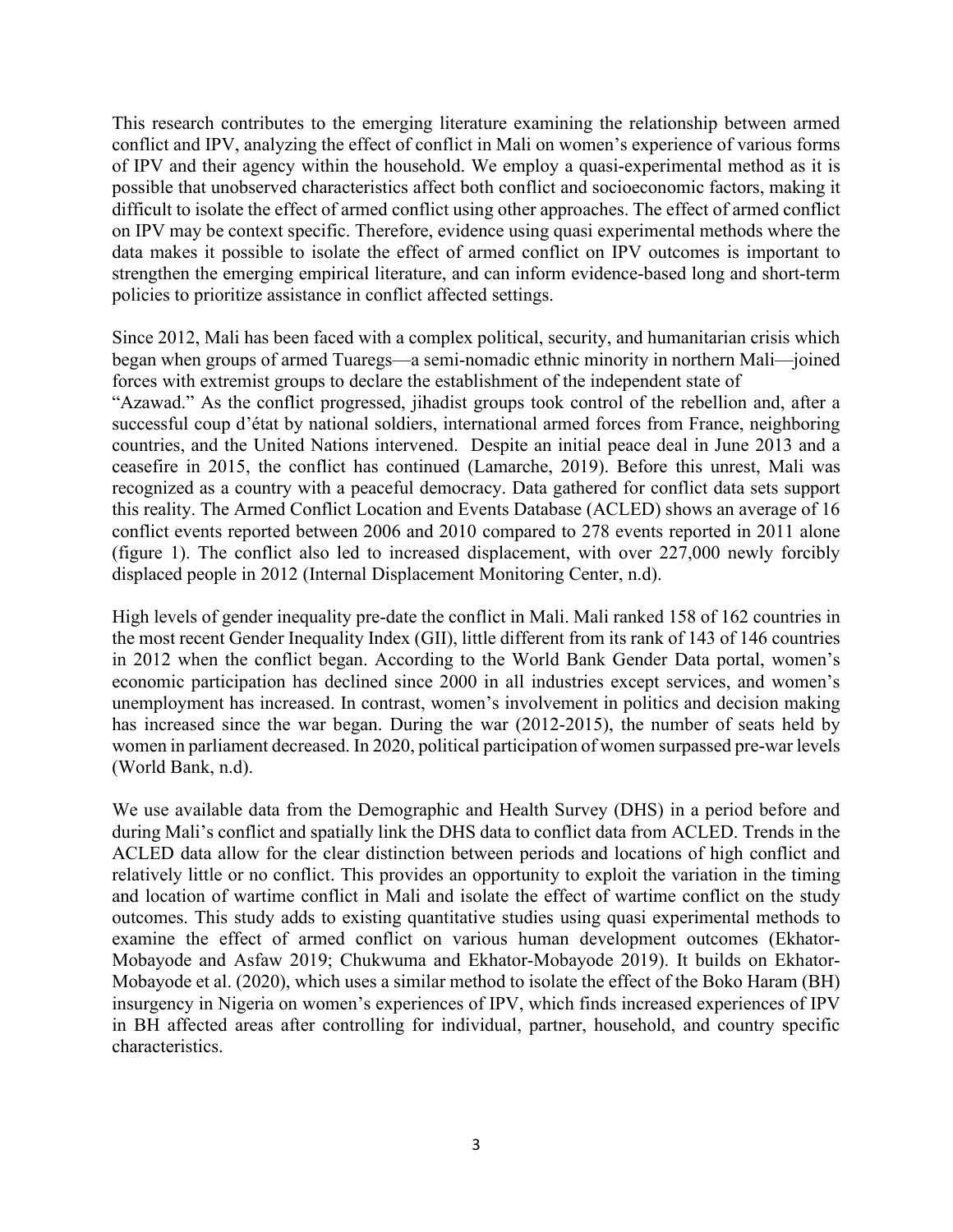#### Figure 1: ACLED Conflict Events in Mali, 2007 – 2018



Source: Authors own calculation using data from ACLED and Mali shape files from the Database of Global Administrative Areas – GADM.

#### 2. Methodology

#### 2.1 Data and sample construction

The study sample is drawn from the 2006 and 2018 Mali Demographic and Health Surveys (DHS) both of which are nationally representative household surveys that provides data on population, health, and nutrition for women aged 15-49 in Mali. Both surveys include information on the location of the interview and its GPS coordinates as well as a Domestic Violence (DV) module asking women about their experiences of IPV. The 2006 Mali DHS provides data for the period before protracted conflict in Mali (referred to as "peacetime" hereafter). The 2018 Mali DHS provides data for the period during protracted conflict in Mali (referred to as "wartime" hereafter). Exposure to wartime conflict is measured using conflict events reported by ACLED. ACLED collects real-time data on the locations, dates, actors, fatalities, and types of all reported political violence and protest events across various countries. These events are recorded by date and type whether they generate fatalities or otherwise. We spatially link observations from the 2006 and 2018 Mali DHS to events recorded in the ACLED for Mali using the GPS coordinates provided in both the DHS and ACLED. Although anecdotal reports suggest that the current crisis in Mali began in 2012, we consider all events after the period of peace in our study, i.e., we consider all events between 2007 to 2018. We identify 1,926 events during this period with over 95 percent of these occurring between 2012 and 2018.

#### 2.2 Measuring Exposure to Conflict

Studies on micro level outcomes exploiting the heterogeneity within country have measured conflict exposure as residence in an administrative area with high intensity of conflict or residence within a target distance of conflict events, i.e., a conflict buffer zone. Ekhator-Mobayode et al. (2020) measure exposure to conflict as residence within 10km of any conflict event in the period of interest. We refine this definition and posit that events within the conflict radius do not have the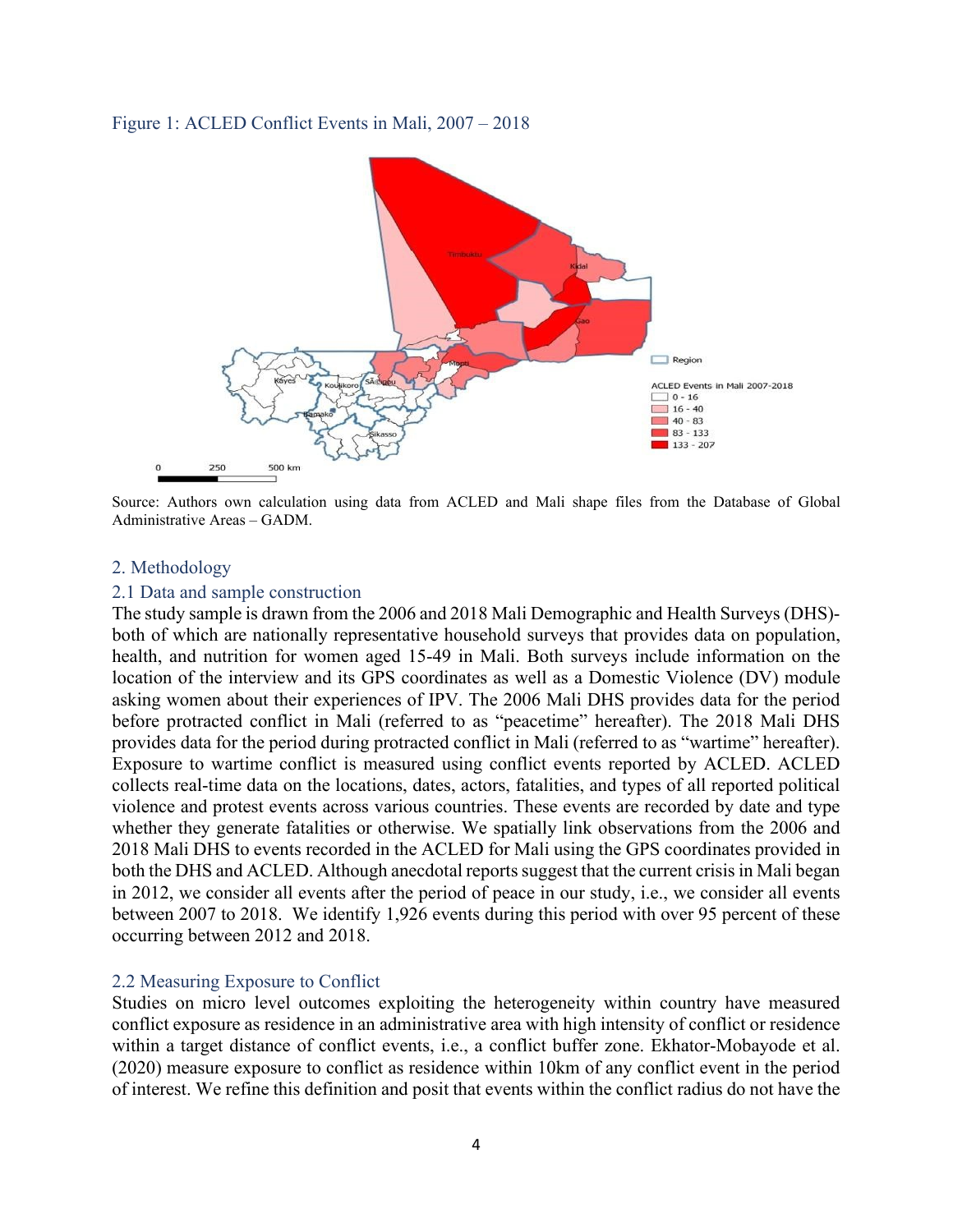same weights –closer events are likely to have greater impacts than events further away and so should have greater weights. Hence, we geographically discount the events using an exponential decay function as in Bozolli (2011). This strategy applies a lesser weight the further away a conflict event is from an individual/ household. The sum of events within the 10km buffer is thus given as follows<sup>[2](#page-6-0)</sup>:

Sum of geographically discounted conflict events =  $\sum_{x=1}^{X} e^{-\pi(d(A_i, h))}$  (1)

Where  $d(A_i, h)$  is defined as the square of the distance (d) in kilometers between the household (h) and each of the ACLED events  $(A_i)$  and  $\pi$  is the distance-discount factor. We estimate the exponential function in equation (1) using nonlinear least squares and calculate the predicted values for events within 10km for each woman in the DHS. These predicted values are then summed to determine the sum of geographically discounted events. Exposure to wartime conflict in Mali is then defined as residence within at least 1 geographically discounted ACLED event within 10km during wartime. Applying this definition of exposure, we find that about 36 percent of the women in our study sample were exposed to wartime conflict. These are the women living in the DHS clusters affected by wartime conflict in Mali and make up the treatment group in our study (see figure 2).

Figure 2: Wartime conflict occurring within 10km of communities surveyed by the Mali Demographic and Health Survey



<span id="page-6-0"></span><sup>&</sup>lt;sup>2</sup> We check that the results are robustness to changes in the definition of the distance away from conflict events by exploiting other distance definitions- 20km to 50km. This is especially important since the GPS coordinates for randomly selected respondents in the DHS are displaced to protect the confidentiality of respondents.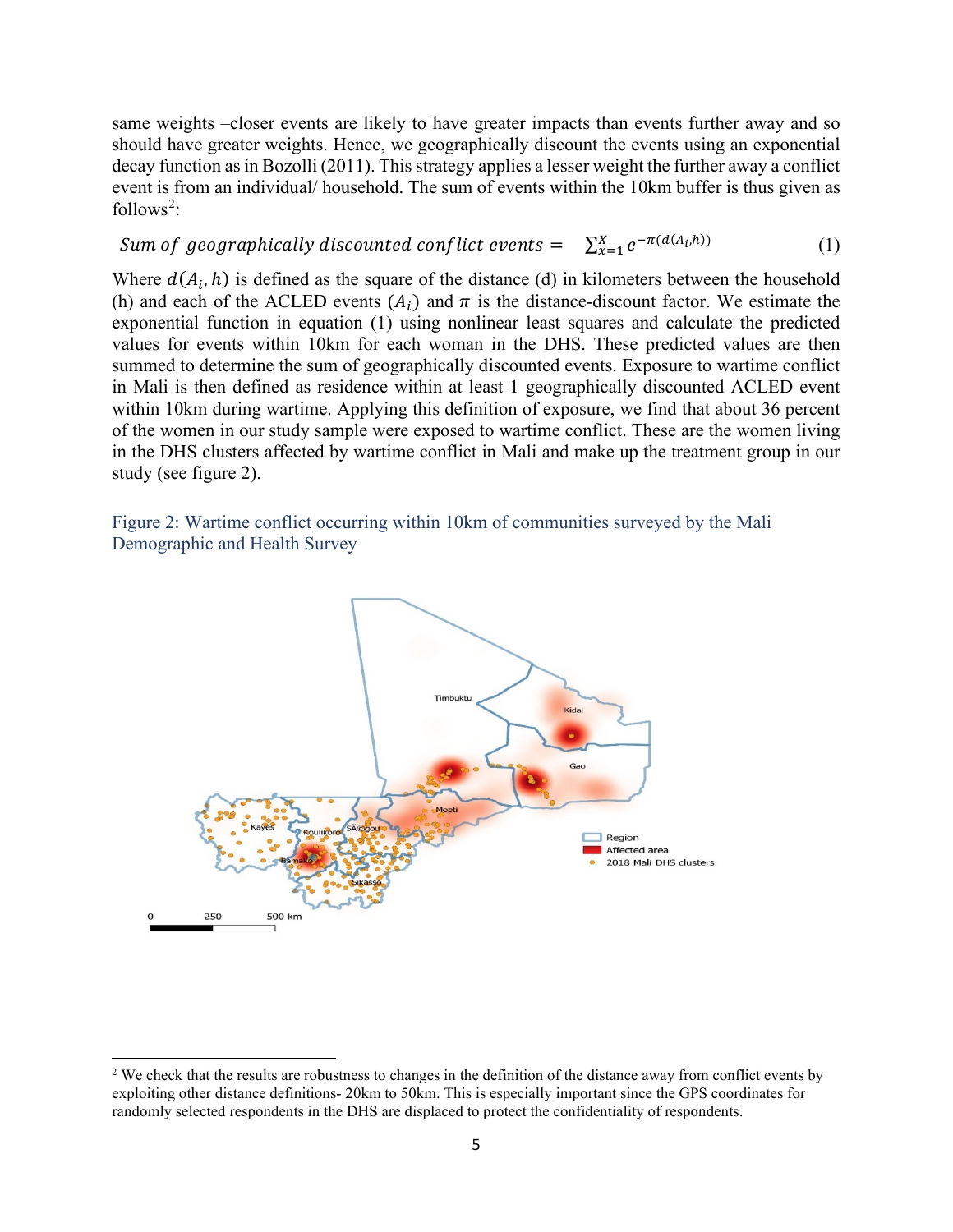#### 2.3 Outcome Variables

We examine the impact of political conflict on women's experience of IPV, experience of controlling behavior from their husbands or partners, earnings decision making autonomy and household decision making autonomy. Both the 2006 and 2018 Mali DHS ask women questions about specific behaviors from the husbands/partners to determine their experience of physical, sexual and emotional IPV. To measure experience of physical IPV, women are asked if they experienced pushing, slapping, arm twisting, punching, kicking, choking and attacking with weapons. For sexual IPV, women are asked whether they experienced forceful sexual intercourse or performance of other sexual acts. For emotional IPV, women are asked whether their husbands or partners humiliated them, threatened them with harm or insulted them to make them feel bad. Because the questions are based on recall and our methodology depends on knowing the timing of the experience of IPV, we focus on women's experiences of IPV in the 12 months before the survey as a proxy for current experience of IPV. $3$  We create variables measuring past year experience of physical IPV, past year experience of sexual IPV, past year experience of emotional IPV, past year experience of physical or sexual IPV and past year experience of physical, sexual or emotional IPV. Each of these are binary variables, equal to 1 if a woman answers yes to experiencing any behaviors about the various forms of IPV from her husband/partner in the past 12 months and 0 otherwise.

To determine whether a woman experiences controlling behavior from her husband/partner, the DHS asks if a husband/partner gets jealous when she talks to other men, accuses her of unfaithfulness, does not permit her to meet female friends, limits her contact with family or insists on knowing where she is at all times. We use this to create the variable for controlling behavior, which equals 1 if a woman answers yes to any of these questions and 0 otherwise. To determine earnings decision-making autonomy, women who earned cash for work in the 12 months preceding the survey are asked who usually decides how their earnings are spent. The variable capturing women's earnings decision-making autonomy is equal to 1 if a woman makes decisions alone or jointly with her husband/partner and 0 otherwise. Finally, women's household decision-making autonomy is measured by answers given to questions about three types of household decisions: health care, large household purchases and visit to family. A woman has household decisionmaking autonomy if she makes decisions alone or jointly with her husband/partner. We create a variable for women's household decision-making autonomy by summing the binary variables indicating autonomy in the three types of decisions. The index ranges from 0 to 3, corresponding to the number of household decisions in which a woman has joint or sole autonomy.

#### 2.4 Control Variables

We account for factors other than conflict that may affect the outcome variables discussed in section 2.3. The covariates are classified as follows: individual characteristics, partner characteristics, household characteristics as well as attitudes and experiences of IPV during childhood (see table 1). The empirical model is described in the next section.

<span id="page-7-0"></span><sup>3</sup> Previous work has also used experience of IPV in the past year as proxy for current experience of IPV (see Abramsky et al. 2011 and Ekhator-Mobayode 2020).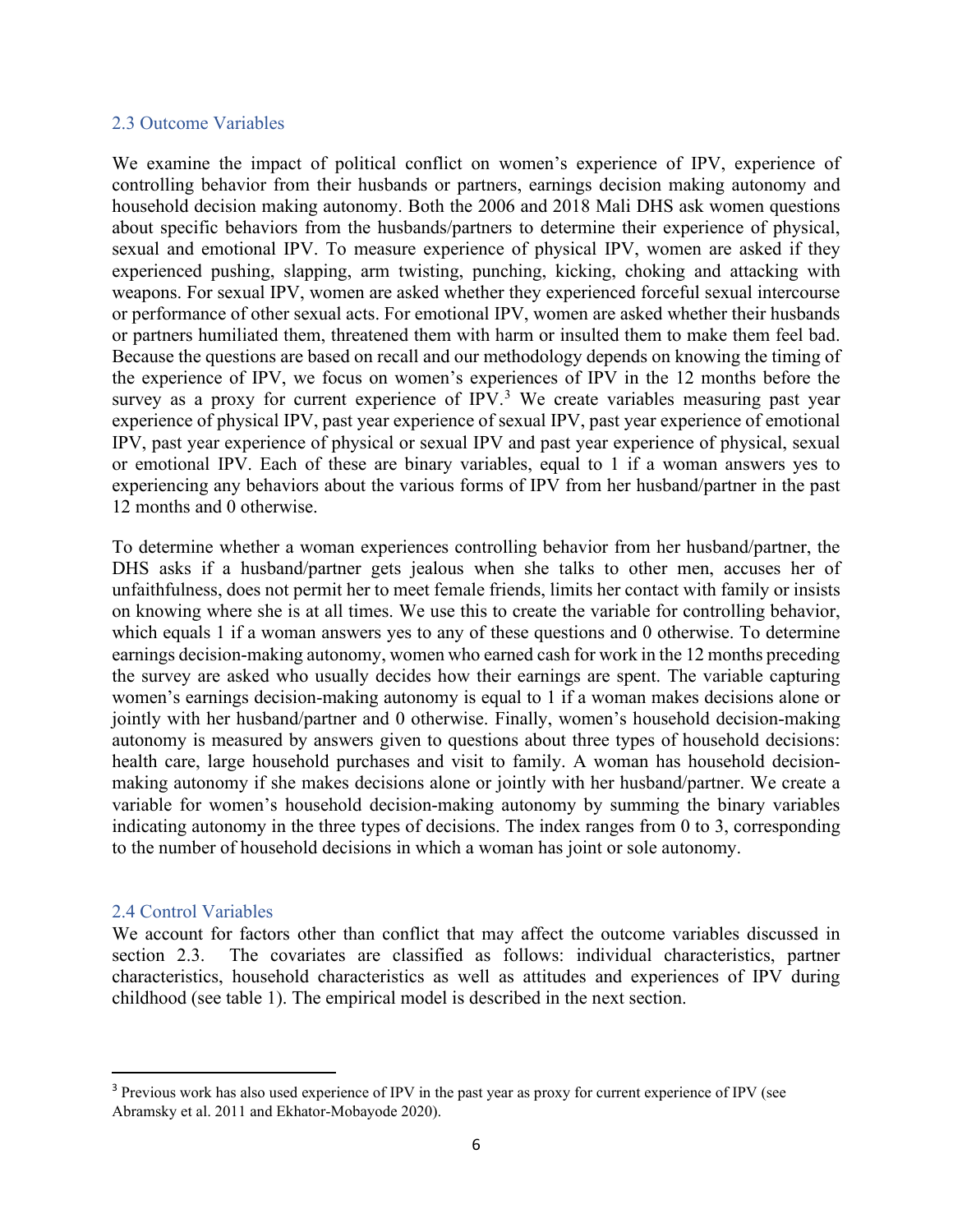#### Table 1: Variables used in the analysis

| A. IPV                              |                                                                       |
|-------------------------------------|-----------------------------------------------------------------------|
| 1. Past year physical IPV           | Woman experienced physical IPV in the 12 months preceding the NDHS.   |
| 2. Past year sexual IPV             | Woman experienced sexual IPV in the 12 months preceding the NDHS.     |
| 3. Past year emotional IPV          | Woman experienced emotional IPV in the 12 months preceding the        |
|                                     | NDHS.                                                                 |
| 4. Past year physical or sexual IPV | Woman experienced physical or sexual IPV in the 12 months preceding   |
|                                     | the NDHS.                                                             |
| 5. Past year physical, sexual or    | Woman experienced physical, sexual or emotional IPV in the 12 months  |
| emotional IPV                       | preceding the NDHS.                                                   |
| B. Controlling behavior             |                                                                       |
| 6. Controlling behavior by husband/ | Woman's husband/partner exhibits any control issue. **                |
| partner                             |                                                                       |
| C. Decision making autonomy         |                                                                       |
| 7. Women's household decision-      | Number of household decisions made alone or jointly with              |
| making autonomy index               | husband/partner                                                       |
| 8. Women's earnings decision-       | Woman decides how her earnings are spent alone or jointly with        |
| making autonomy                     | husband/partner.                                                      |
| D. Covariates                       |                                                                       |
| Individual characteristics          | Age in years*; Education*; Employment status*; Type of earnings****;  |
|                                     | Total number of children born; Married as a child                     |
|                                     |                                                                       |
| Partner characteristics             | Age in years*; Education*; Employment status*; Sometimes or often     |
|                                     | Drunk                                                                 |
| Household characteristics           | Polygamous household; Household headship status; Household size*;     |
|                                     | Location (rural/urban*); Wealth*                                      |
| Attitudes and experiences of IPV    | Father beat mother; Condones wife beating.                            |
| during childhood                    |                                                                       |
| Other variables                     | Religion and regional dummies capturing differences in socio-economic |
|                                     | conditions between regions                                            |

Note: \* denotes variables used in the matching stage. \*\* defined as answering yes to whether a husband/partner gets jealous when she talks to other men, accuses her of unfaithfulness, does not permit her to meet female friends, limits her contact with family or insists on knowing where she is at all times. \*\*\*\* employment type i.e., sector of employment is not available for both years of DHS survey hence type of earnings is used as proxy.

#### 3. Model Specification

In the absence of war, changes in the rates of IPV and the other outcome variables should be similar for both the population exposed to war and those not exposed. However, if exposure to wartime conflict events increases IPV, this will not be true. To test this hypothesis, we estimate the following difference-in-difference (DD) model:

 $Y_{ily} = \beta_0 + \beta_1 \, WarTime_y + \beta_2 \, Affected Area_l + \beta_3 \, WarTime_y * A fetched Area_l + \beta_4 \, X_{ily} + \epsilon_{div}$ (2)  $\varepsilon_{ily}$  (2)

The DD model exploits the variation in timing and location of the wartime conflict events discussed in section 2.2. The unit of observation for equation (2) is a woman.  $Y_{ily}$  is any of the outcome variables discussed in section 3.3 for a woman *i*, interviewed in an area *l*, and DHS year *y*. *WarTime<sub>y</sub>* is a binary variable indicating the DHS year the woman was interviewed. It is 1 for observations from the 2018 Mali DHS during the war and 0 otherwise.  $AffectedArea$  indicates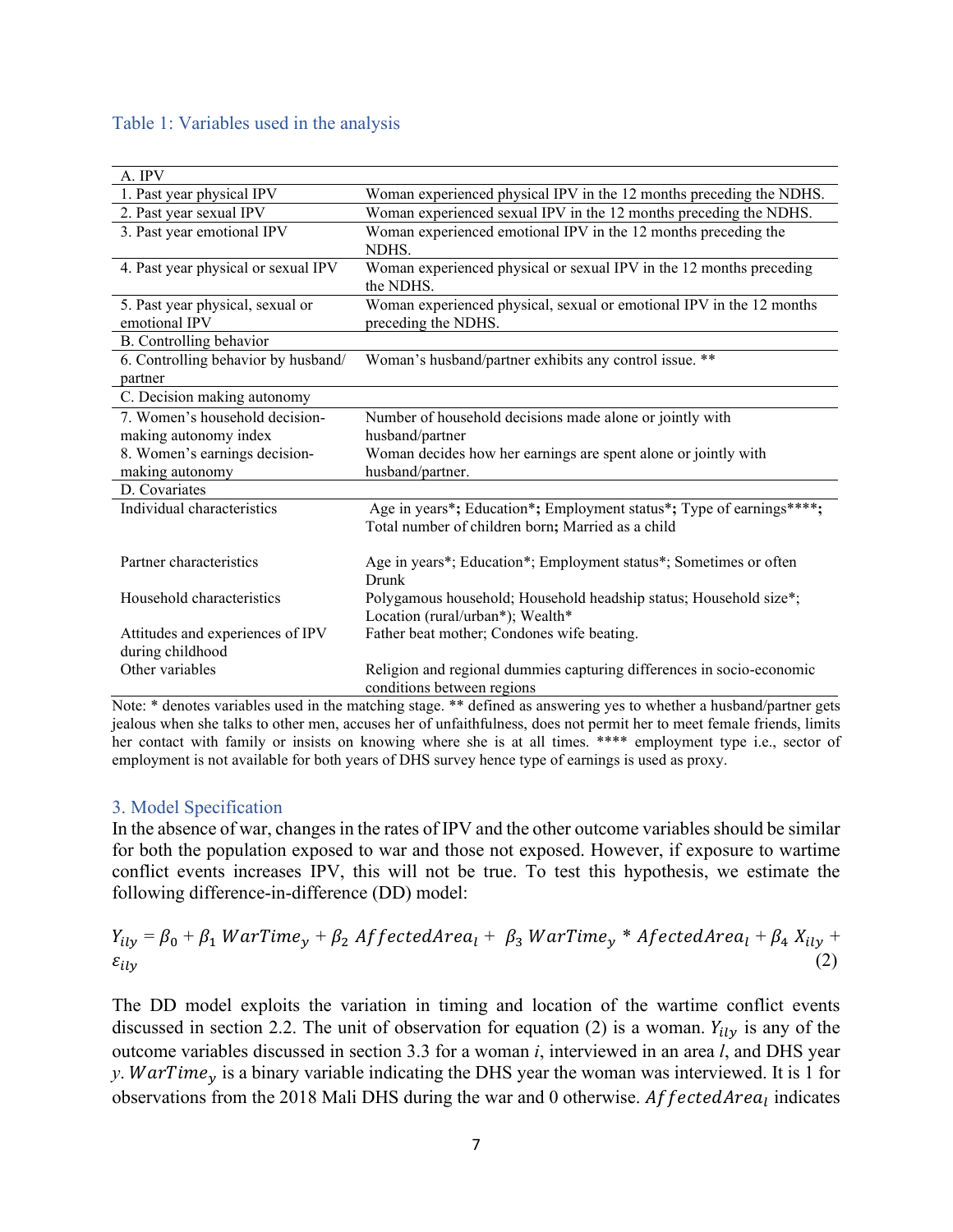whether the woman resides in a wartime conflict affected area discussed in section 2.2. The covariates listed in table 1 are represented by  $X_{i l y}$ . Finally,  $\varepsilon_{i m s}$  is the stochastic error term. The parameter of interest is  $\beta_3$ , the difference-in-difference estimate. It measures the average treatment effect of residing in the affected area during wartime in Mali on the outcome variables.

#### 3.1 Estimation Bias

Selection bias across time and groups is common with standard DD models and may bias the estimates from equation (2) (Stuart et al. 2014). It is expected that the difference between women in affected and non-affected areas is constant before and during wartime. However, population movements to and from areas affected by war may impact the composition of women in the affected area. We address this potential source of bias by estimating a kernel-based propensity score matching method to ensure that the differences in composition of women in the affected and unaffected areas before and during wartime are constant based on observables. Specifically, the kernel-based propensity score matching (PSM) method matches each of the individual observations in the group of women who reside in the affected area in peacetime, women who reside in the unaffected area in peacetime and women who reside in the unaffected areas in wartime to the observations of women in the affected areas in wartime. The weights from the balanced sample are then used to estimate the effect of war on the outcomes using the common support of the matched sample in the DD model. Caliendo et al. (2005) suggests that previous research should be relied on in building the matching model. Hence, we rely on evidence from Ceriani and Verme (2018) who find that age, education, employment status, and ownership of household assets are associated with the decision to stay or flee from a conflict affected area.<sup>[4](#page-9-0)</sup> Thus, the variables used for matching are individual characteristics of the women and their partners using the following variables: age, education, household size, type of settlement (urban versus rural), and household wealth status. The results from estimating the model in equation 2 on the matched sample are presented in the next section.

#### 4. Results

#### 4.1 Difference-in-difference (DD) estimates

#### 4.1.1 Women's experience of IPV

In table 2, we compare IPV trends between the affected and unaffected areas in peacetime and wartime in the study sample. The matched sample includes data on 2,059 women living in war affected areas and 3,710 women living in non-affected areas.

When looking at the combined measure of IPV, prevalence rates increased significantly in both affected and non-affected areas. However, the increase from peacetime to conflict in conflictaffected areas was notably higher than non-conflict affected areas (19 versus 7 percent). All forms of IPV separately also increased significantly in the conflict-affected areas from peacetime to wartime (physical, sexual and emotional IPV). The same is not true in non-affected areas, where physical IPV significantly decreased and the combined measure of physical or sexual IPV stayed the same. Only past-year sexual and emotional IPV increased significantly over the time period in non-affected areas.

<span id="page-9-0"></span><sup>&</sup>lt;sup>4</sup> Larger household size, being male, being older and being unemployed were associated with not migrating during conflict while more years of education was associated with migrating during conflict.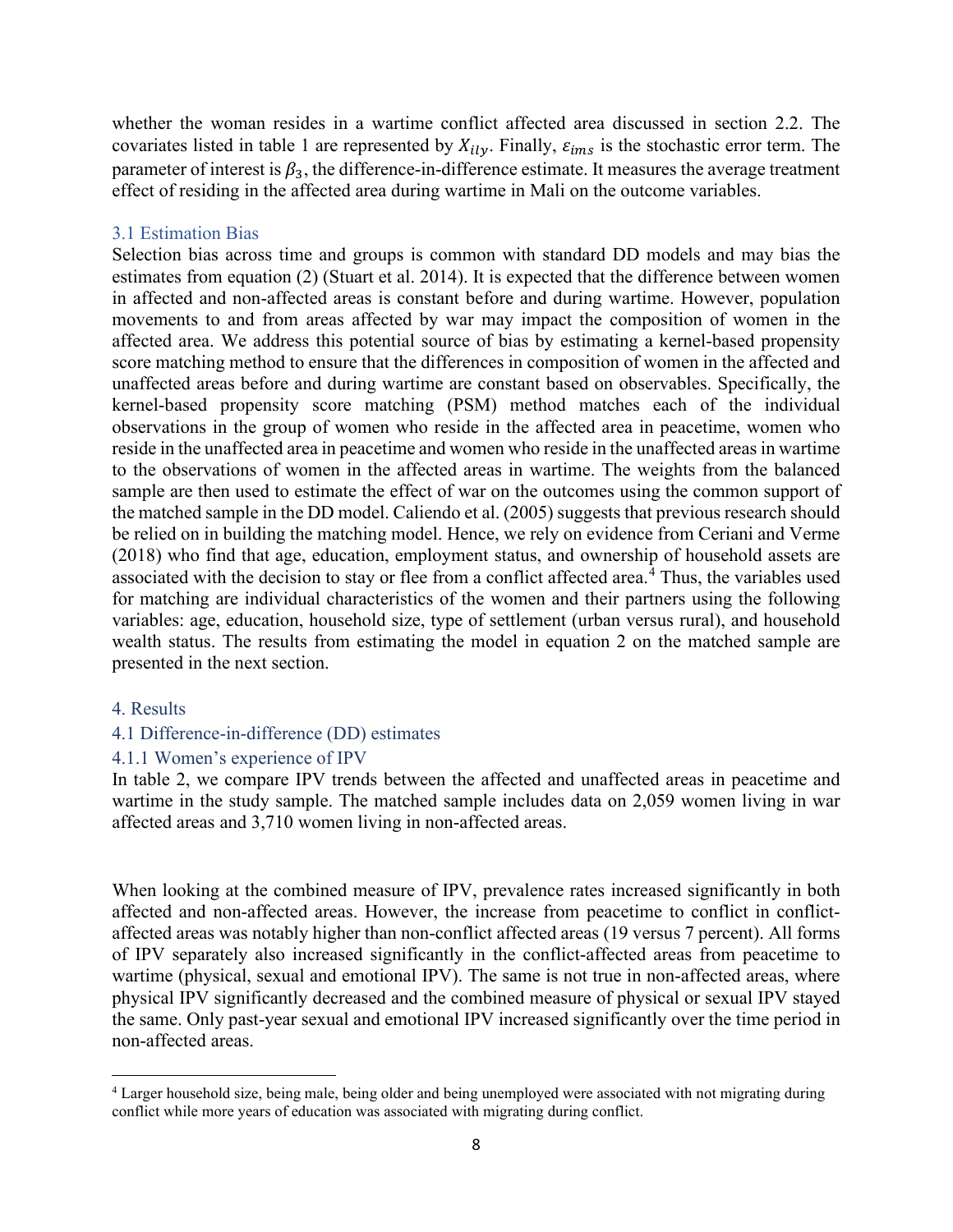|                                                |                  | Affected Area  |                         |                  |                |                         |              |
|------------------------------------------------|------------------|----------------|-------------------------|------------------|----------------|-------------------------|--------------|
| Variable                                       | Peacetime<br>(A) | Wartime<br>(B) | Difference<br>$(C=B-A)$ | Peacetime<br>(D) | Wartime<br>(E) | Difference<br>$(F=E-D)$ | N<br>(Total) |
| Past year physical IPV                         | 13               | 17             | $4**$                   | 23               | 18             | $-5***$                 | 9            |
| N                                              | 1503             | 556            |                         | 2835             | 875            |                         | 5769         |
| Past year sexual IPV                           |                  | 8              | $5***$                  | 5                | 10             | $5***$                  | 6            |
| N                                              | 1502             | 556            |                         | 2835             | 875            |                         | 5768         |
| Past year emotional IPV                        | 9                | 32             | $23***$                 | 13               | 29             | $16***$                 | 16           |
| N                                              | 1503             | 556            |                         | 2835             | 875            |                         | 5769         |
| Past year physical or sexual IPV               | 15               | 21             | $6***$                  | 24               | 22             | $-2$                    | 21           |
| N                                              | 1503             | 556            |                         | 2835             | 875            |                         | 5769         |
| Past year physical, sexual or<br>emotional IPV | 18               | 37             | $10***$                 | 28               | 35             | $7***$                  | 28           |
| N                                              | 1503             | 556            |                         | 2835             | 875            |                         | 5769         |

# Table 2: Rates of Intimate Partner Violence (IPV) in Mali in peace and wartime, percent

Source: Authors own calculation using data from the 2006 and 2018 Mali Demographic and Health Survey Note: Affected Area defined as DHS clusters exposed to any geographically discounted event within 10km between 2007 and 2018.

\*\*\* Difference in means is significant at the 1% level.

Using the DD model described in equation 2, we examine whether the differences in IPV trends between the affected and unaffected areas from peacetime to wartime can indeed be explained by exposure to wartime conflict. The results are presented in table 3.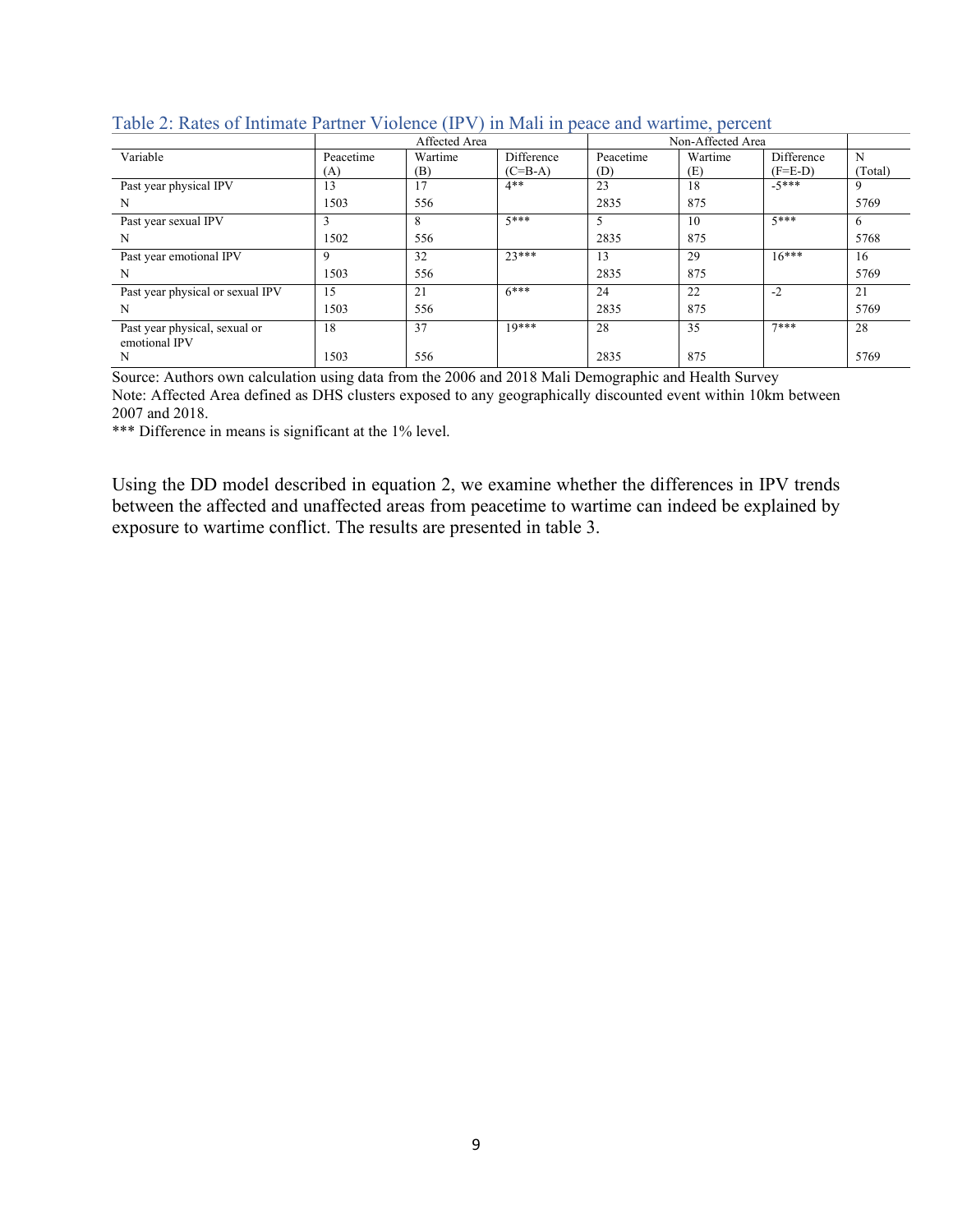| $\frac{1}{2}$                       |              |            |            |                    |                  |
|-------------------------------------|--------------|------------|------------|--------------------|------------------|
| Variables                           | Past year    | Past year  | Past year  | Past year physical | Past year        |
|                                     | physical IPV | sexual     | emotional  | or sexual IPV      | physical, sexual |
|                                     |              | <b>IPV</b> | <b>IPV</b> |                    | or emotional IPV |
| $WarTime_{y} * Affected Area_{l}$   | $0.138***$   | $-0.007$   | $0.115***$ | $0.119***$         | $0.178***$       |
|                                     | (0.031)      | (0.026)    | (0.038)    | (0.038)            | (0.052)          |
| Individual characteristics          |              |            |            |                    |                  |
| Type of earnings (reference         |              |            |            |                    |                  |
| category: no earnings)              |              |            |            |                    |                  |
| Cash only                           | 0.005        | $-0.031$   | 0.017      | 0.005              | 0.007            |
|                                     | (0.024)      | (0.017)    | (0.018)    | (0.026)            | (0.027)          |
| Cash and kind                       | $0.052**$    | $-0.018$   | $0.054**$  | $0.048*$           | $0.059*$         |
|                                     | (0.026)      | (0.016)    | (0.023)    | (0.028)            | (0.029)          |
| Kind only                           | 0.032        | $-0.015$   | $0.039*$   | 0.032              | 0.040            |
|                                     | (0.039)      | (0.016)    | (0.022)    | (0.033)            | (0.035)          |
| Total number of children born       | $< -0.0001$  | $-0.004**$ | $-0.004$   | $-0.001$           | $-0.003$         |
|                                     | (0.003)      | (0.002)    | (0.002)    | (0.003)            | (0.004)          |
| Married as a child (before 18 years | 0.008        | $-0.001$   | 0.001      | 0.001              | $-0.006$         |
| of age)                             | (0.020)      | (0.015)    | (0.019)    | (0.022)            | (0.026)          |
| Partner characteristics             |              |            |            |                    |                  |
| Sometimes or often drunk            | $0.234***$   | $0.114**$  | $0.189***$ | $0.241***$         | $0.178**$        |
|                                     | (0.081)      | (0.056)    | (0.064)    | (0.081)            | (0.077)          |
| Household characteristics           |              |            |            |                    |                  |
| Polygamous household                | $0.035**$    | 0.010      | 0.023      | $0.035**$          | $0.039*$         |
|                                     | (0.015)      | (0.010)    | (0.014)    | (0.016)            | (0.020)          |
| Household head                      | $-0.028$     | $-0.018$   | $-0.039*$  | $-0.038$           | $-0.044$         |
|                                     | (0.035)      | (0.011)    | (0.022)    | (0.026)            | (0.029)          |
| Attitudes and experiences of IPV    |              |            |            |                    |                  |
| during childhood                    |              |            |            |                    |                  |
| Father beat mother                  | $0.141***$   | $0.092***$ | $0.092***$ | $0.188***$         | $0.183***$       |
|                                     | (0.031)      | (0.034)    | (0.025)    | (0.041)            | (0.041)          |
| Condones wife beating               | 0.030        | $0.031***$ | $0.048***$ | $0.046***$         | $0.062***$       |
|                                     | (0.019)      | (0.010)    | (0.013)    | (0.021)            | (0.022)          |
| Others                              |              |            |            |                    |                  |
| Religion (reference category: No    |              |            |            |                    |                  |
| religion)                           |              |            |            |                    |                  |
| Christianity                        | $-0.007$     | 0.033      | $-0.101**$ | $-0.022$           | < 0.001          |
|                                     | (0.054)      | (0.027)    | (0.043)    | (0.056)            | (<0.001)         |
|                                     |              |            |            |                    |                  |
| <b>Islam</b>                        | 0.028        | $-0.029$   | $-0.043$   | 0.013              | 0.032            |
|                                     | (0.035)      | (0.020)    | (0.028)    | (0.036)            | (0.049)          |
| Other religion                      | < 0.001      | < 0.001    | < 0.001    | < 0.001            | 0.034            |
|                                     | (<0.001)     | (<0.001)   | (<0.001)   | (<0.001)           | (0.059)          |
| Regional Fixed effects              | Yes          | Yes        | Yes        | Yes                | Yes              |
| N                                   |              |            |            |                    |                  |
| Before War (Non-Affected Area)      | 2835         | 2835       | 2835       | 2835               | 2835             |
| Before War (Affected Area)          | 1503         | 1502       | 1503       | 1503               | 1503             |
| Wartime (Non-Affected Area)         | 875          | 875        | 875        | 875                | 875              |
| Wartime (Affected Area)             | 556          | 556        | 556        | 556                | 556              |
| Total                               | 5769         | 5768       | 5769       | 5769               | 5769             |
| R-squared                           | 0.06         | 0.05       | 0.09       | 0.06               | 0.07             |

| Table 3: Difference-in-differences estimate of the effect of war on women's experience of |  |  |  |  |  |
|-------------------------------------------------------------------------------------------|--|--|--|--|--|
| Intimate Partner Violence (IPV) in Mali                                                   |  |  |  |  |  |

Note: Variables used to estimate the kernel propensity scores in the matching stage are dropped in the DD estimation. Estimations are done using weights provided in the DHS data. The kernel density function is Epanechnikov with a bandwidth of 0.06. Probit estimation is used for the propensity score in the first stage. \*\*\*Significant at the 1% level, \*\*Significant at the 5% level, \*Significant at the 10% level. Standard errors clustered at the DHS cluster level in parentheses.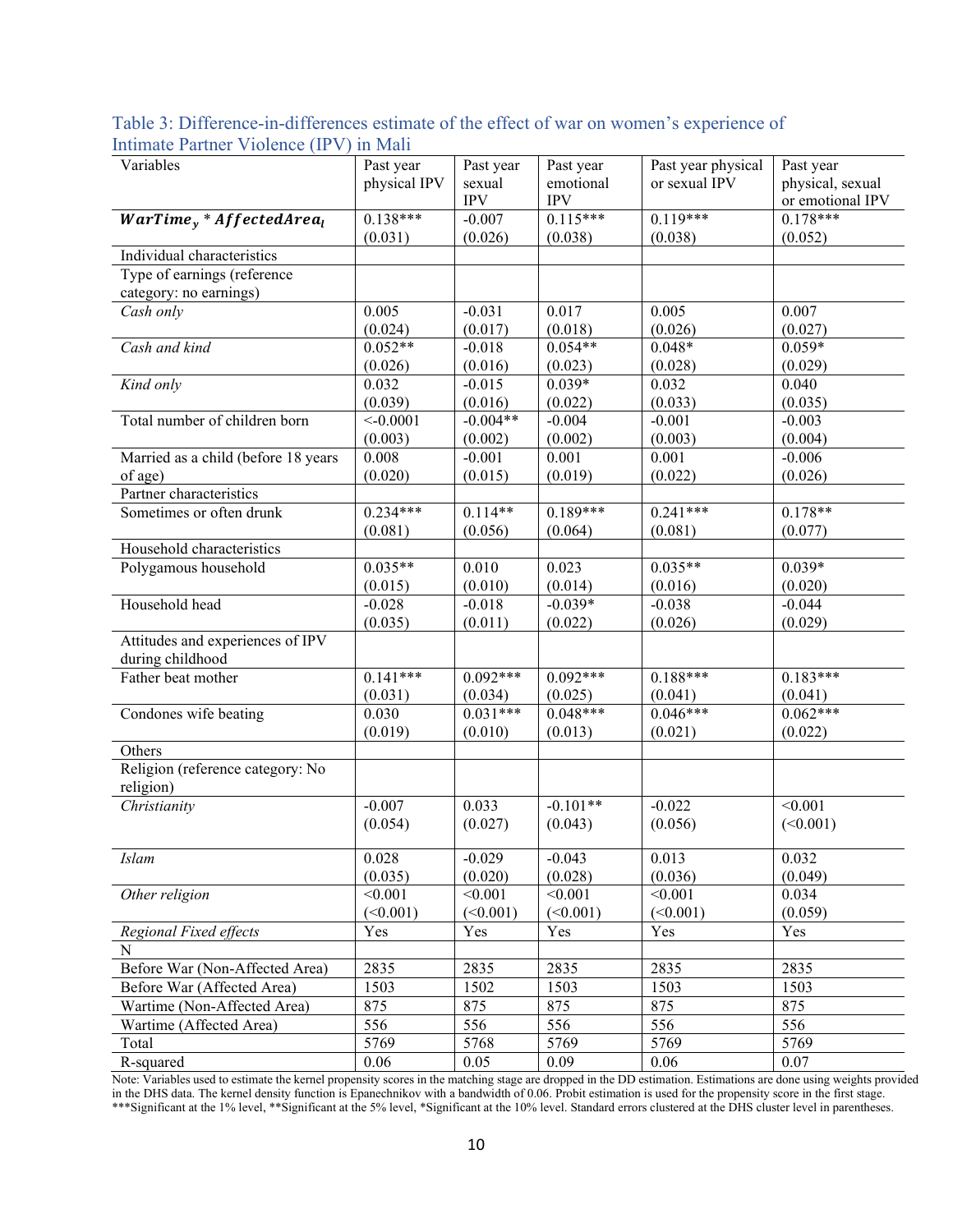The results of the DD model show that living in a conflict-affected area increases the probability of a woman's experience of physical IPV alone by 13.8 percent, emotional IPV alone by 11.5 percent, physical or sexual IPV by 11.9 percent and physical, sexual, or emotional IPV by 17.8 percent after controlling for a woman's partner and household characteristics, her attitude towards the acceptability of wife beating, her witnessing IPV in childhood within the household, religion and regional fixed effects. We find no effect of the war on sexual IPV alone.

Two covariates are consistently associated with increased risk of women's experience of IPV. The first is having a sometimes or often drunk partner (23.4, 11.4, and 18.9 percent increase for physical IPV alone, sexual IPV alone and emotional IPV alone respectively and 24.1 and 17.8 percent increase for physical or sexual IPV and physical, sexual or emotional IPV, respectively). The second variable is witnessing a father who physically abused his wife/partner (14.1 percent increase for physical IPV alone, 9.2 percent increase for sexual IPV alone and emotional IPV alone respectively and 18.8 and 18.3 percent increase for physical or sexual IPV and physical, sexual, or emotional IPV respectively).

4.1.2 Women's experience of controlling behavior and decision-making autonomy In table 4, we compare trends in experience of controlling behavior as well as trends in decision making autonomy for women in the study sample living in areas affected by the Mali civil war to their counterparts in areas not affected.

| Variables                                   |         | Affected Area |            | Non-Affected Area |         |            |        |  |  |
|---------------------------------------------|---------|---------------|------------|-------------------|---------|------------|--------|--|--|
|                                             | Peaceti | Warti         | Difference | Peacetime         | Wartime | Difference | N      |  |  |
|                                             | me      | me            | $(C=B-A)$  | (D)               | (E)     | $(F=E-D)$  | Total) |  |  |
|                                             | (A)     | (B)           |            |                   |         |            |        |  |  |
| Controlling behavior by husband/partner     | 76      | 68            | $-8***$    | 74                | 63      | $-11***$   | 72     |  |  |
| N                                           | 1503    | 556           |            | 2835              | 875     |            | 5769   |  |  |
| Women's earnings decision-making autonomy   | 95      | 82            | $-13***$   | 92                | 86      | $-6***$    | 91     |  |  |
| N                                           | 1225    | 461           |            | 1914              | 546     |            | 4146   |  |  |
| Women's household decision- making autonomy | 0.79    |               | $0.21***$  | 0.75              | 0.60    | $-0.15***$ | 0.76   |  |  |
| Autonomy over healthcare                    | 22      | 29            | $7***$     | 17                | 19      |            | 20     |  |  |
| Autonomy over major household purchases     | 22      | 31            | $0***$     | 21                | 19      |            | 22     |  |  |
| Autonomy over visits to friends and family  | 35      | 40            | $5**$      | 37                | 22      | $15***$    | 34     |  |  |
| N                                           | 1502    | 556           |            | 2832              | 875     |            | 5765   |  |  |

Table 4: Women's experience of controlling behavior by husband/partner and women's decisionmaking autonomy in Mali before and during Wartime, percent

Source: Authors own calculation using data from the 2006 and 2018 Mali Demographic and Health Survey Note: Affected Area defined as DHS clusters exposed to any geographically discounted event within 10km between 2007 and 2018.

\*\*\* Difference in means is significant at the 1% level.

\*\* Difference in means is significant at the 5% level.

\* Difference in means is significant at the 10% level.

In both the affected area and non-affected area, the proportion of women reporting experiencing controlling behavior from their husbands/ partners reduced from peacetime to wartime. However, in the non-affected area the reduction was 3 percent more. Also, in both the affected area and nonaffected area, the proportion of women reporting having some autonomy over their own earnings reduced from peacetime to wartime. However, the reduction was 7 percent more in the affected area. Finally, while the degree of women's autonomy over household decisions reduced from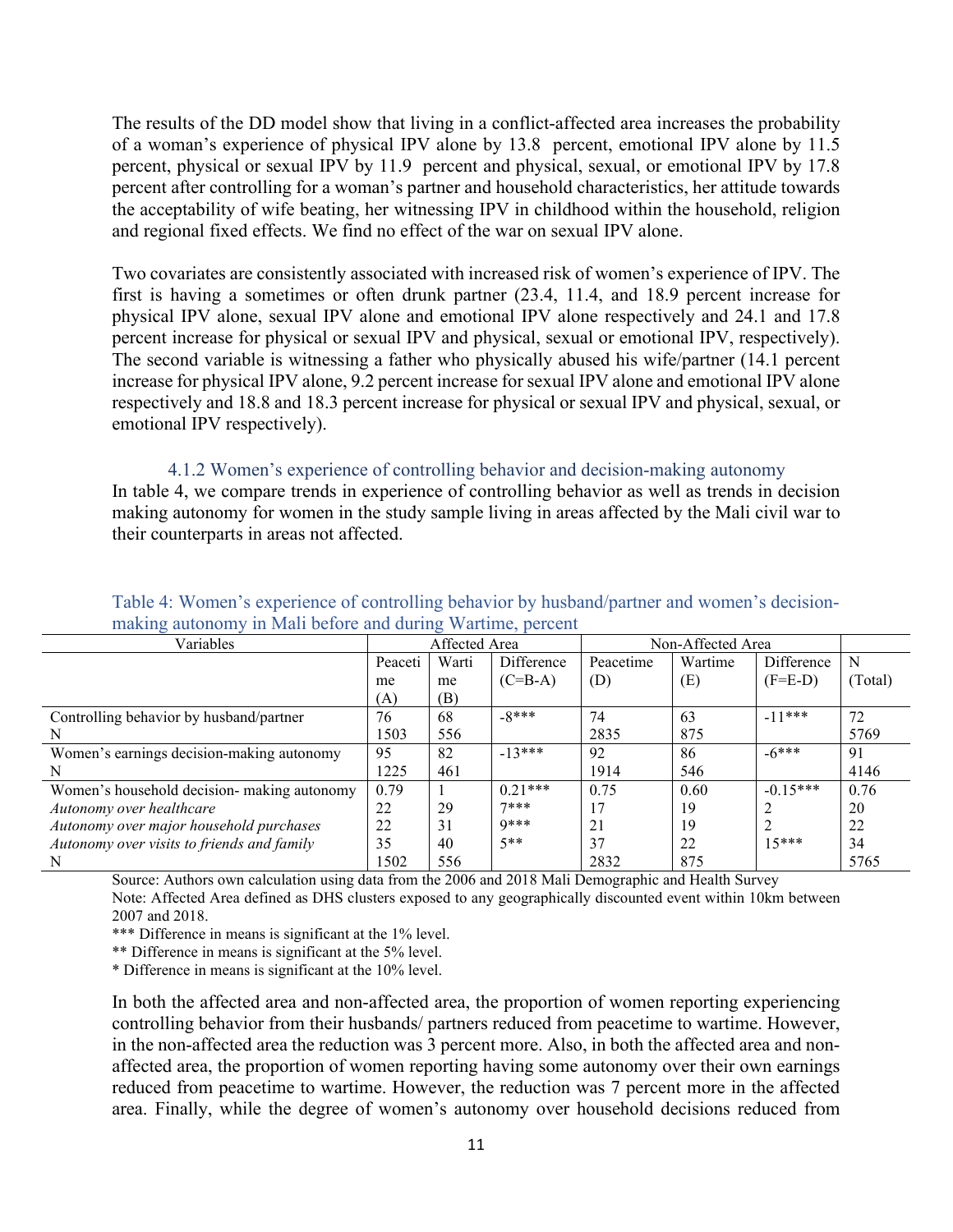peacetime to wartime by 0.15 units in the non-affected area, it increased by 0.21 units in the affected area. We estimate the DD model in equation 2 to examine if these trends can be explained by the war. The results from this estimation are presented in table 5.

The results of the DD model show that the presence of the war decreases the probability that a woman has some autonomy over her own earnings by 6.9 percent after controlling for a woman's, partner and household characteristics, attitudes towards the acceptability of using violence towards a partner and experiences of witnessing IPV in childhood, religion and regional fixed effects. We also find that the presence of the war increases the degree of women's autonomy over household decisions by 0.79 units. The component of the household decision making index driving this result is autonomy on decisions about large household purchases and autonomy on decisions about visits to family. We find no effect of the war of women's autonomy on decisions about their own health care. We also find no effect of the war of women's experience of controlling behavior from their husbands/partners.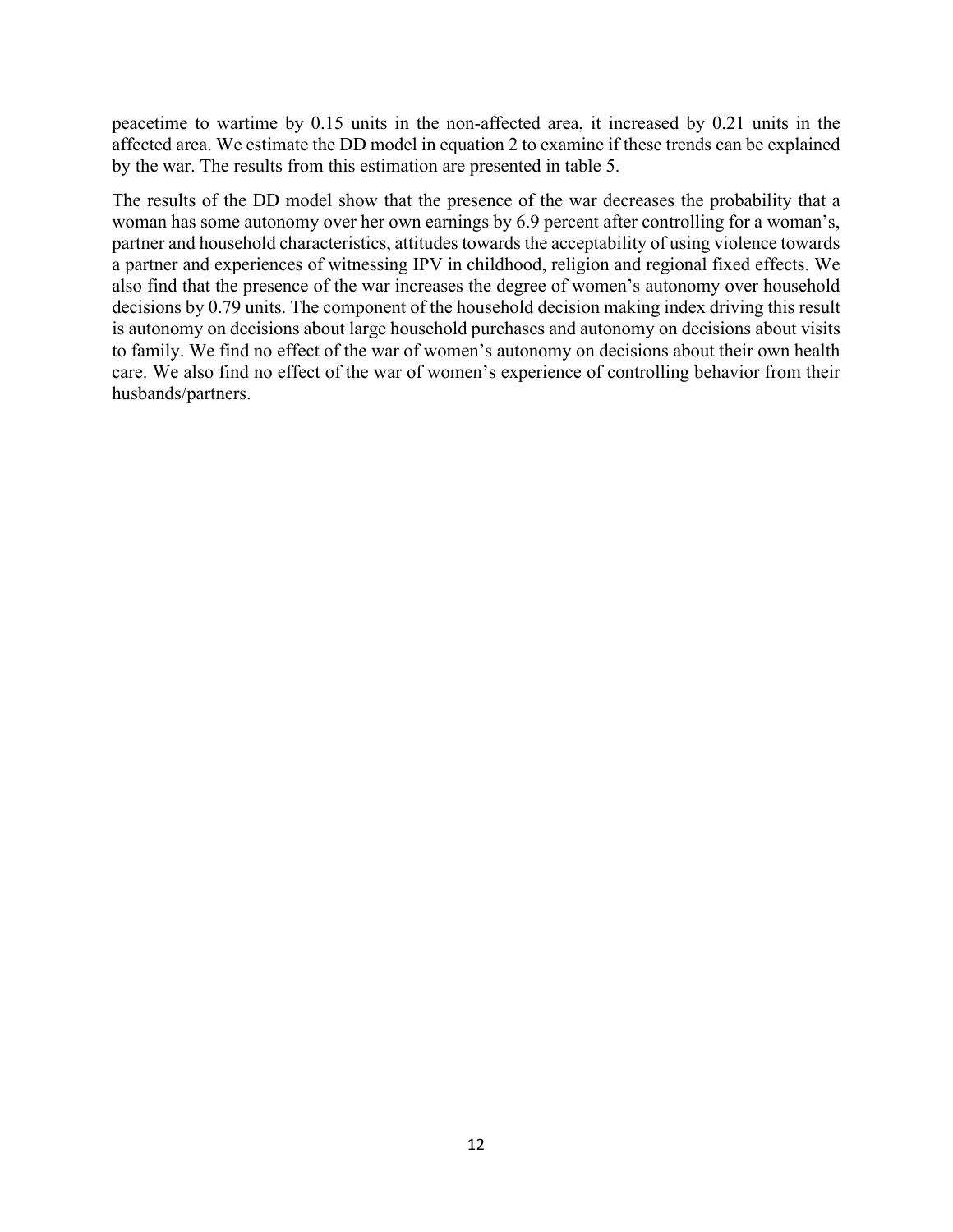| Variables                                             | Controlling<br>behavior | Earnings<br>decision-making<br>autonomy | Women's household decision- making autonomy |                                              |                                                                |                                                      |  |
|-------------------------------------------------------|-------------------------|-----------------------------------------|---------------------------------------------|----------------------------------------------|----------------------------------------------------------------|------------------------------------------------------|--|
|                                                       |                         |                                         | Household<br>decision<br>making<br>index    | Autonomy on<br>decisions about<br>healthcare | Autonomy on<br>decisions about<br>large household<br>purchases | Autonomy on<br>decisions<br>about visit to<br>family |  |
| $WarTime_{\gamma} * Affected Area_{l}$                | $-0.019$<br>(0.058)     | $-0.069*$<br>(0.038)                    | $0.790***$<br>(0.176)                       | 0.064<br>(0.047)                             | $0.125***$<br>(0.045)                                          | $0.231***$<br>(0.058)                                |  |
| Individual characteristics                            |                         |                                         |                                             |                                              |                                                                |                                                      |  |
| Type of earnings (reference<br>category: no earnings) |                         |                                         |                                             |                                              |                                                                |                                                      |  |
| Cash only                                             | 0.013                   | $\frac{1}{2}$                           | $0.161*$                                    | $0.071***$                                   | $0.039*$                                                       | 0.035                                                |  |
|                                                       | (0.027)                 |                                         | (0.087)                                     | (0.022)                                      | (0.020)                                                        | (0.031)                                              |  |
| Cash and kind                                         | $-0.064*$               | $\frac{1}{2}$                           | $0.384***$                                  | $0.114***$                                   | $0.133***$                                                     | $0.092**$                                            |  |
|                                                       | (0.035)                 |                                         | (0.121)                                     | (0.032)                                      | (0.033)                                                        | (0.040)                                              |  |
| Kind only                                             | $-0.005$                | $\overline{a}$                          | $0.214*$                                    | 0.003                                        | $-0.031$                                                       | $0.095**$                                            |  |
|                                                       | (0.035)                 |                                         | (0.113)                                     | (0.029)                                      | (0.031)                                                        | (0.048)                                              |  |
| Total number of children born                         | $-0.009***$             | 0.003                                   | $0.043***$                                  | $0.010***$                                   | $0.011***$                                                     | $0.011***$                                           |  |
|                                                       | (0.003)                 | (0.002)                                 | (0.009)                                     | (0.003)                                      | (0.003)<br>$0.054***$                                          | (0.003)                                              |  |
| Married as a child (before 18                         | 0.002                   | 0.006                                   | 0.036                                       | 0.014                                        |                                                                | $-0.022$                                             |  |
| years of age)                                         | (0.021)                 | (0.018)                                 | (0.071)                                     | (0.020)                                      | (0.017)                                                        | (0.023)                                              |  |
| Partner characteristics                               |                         |                                         |                                             | 0.063                                        |                                                                |                                                      |  |
| Sometimes or often drunk                              | 0.067<br>(0.052)        | 0.028<br>(0.044)                        | 0.197<br>(0.230)                            | (0.062)                                      | 0.052<br>(0.059)                                               | 0.032<br>(0.079)                                     |  |
| Household characteristics                             |                         |                                         |                                             |                                              |                                                                |                                                      |  |
| Polygamous household                                  | $-0.007$                | 0.005                                   | 0.038                                       | 0.016                                        | 0.003                                                          | 0.002                                                |  |
|                                                       | (0.024)                 | (0.013)                                 | (0.063)                                     | (0.019)                                      | (0.017)                                                        | (0.021)                                              |  |
| Household head                                        | 0.002                   | $0.054***$                              | $0.451***$                                  | $0.144***$                                   | $0.108***$                                                     | $0.131***$                                           |  |
|                                                       | (0.035)                 | (0.018)                                 | (0.106)                                     | (0.036)                                      | (0.032)                                                        | (0.036)                                              |  |
| Attitudes and experiences of IPV during childhood     |                         |                                         |                                             |                                              |                                                                |                                                      |  |
| Father beat mother                                    | $0.071***$              | $-0.074***$                             | 0.089                                       | $-0.041**$                                   | $-0.033*$                                                      | 0.033                                                |  |
|                                                       | (0.027)                 | (0.035)                                 | (0.084)                                     | (0.020)                                      | (0.019)                                                        | (0.030)                                              |  |
| Condones wife beating                                 | $0.139***$              | $-0.023*$                               | $-0.174**$                                  | 0.006                                        | $-0.009$                                                       | $-0.099***$                                          |  |
|                                                       | (0.030)                 | (0.014)                                 | (0.085)                                     | (0.023)                                      | (0.022)                                                        | (0.028)                                              |  |
| Others                                                |                         |                                         |                                             |                                              |                                                                |                                                      |  |
| Religion (reference category: No<br>religion)         |                         |                                         |                                             |                                              |                                                                |                                                      |  |
| Christianity                                          | < 0.001                 | $\sqrt{0.001}$                          | < 0.0001                                    | < 0.001                                      | < 0.001                                                        | < 0.001                                              |  |
|                                                       | (<0.001)                | (<0.001)                                | (<0.001)                                    | (<0.001)                                     | (<0.001)                                                       | (<0.001)                                             |  |
| Islam                                                 | 0.001                   | $-0.007$                                | 0.025                                       | 0.040                                        | 0.004                                                          | $-0.014$                                             |  |
|                                                       | (0.035)                 | (0.015)                                 | (0.143)                                     | (0.044)                                      | (0.041)                                                        | (0.050)                                              |  |
| Other religion                                        | 0.019                   | $-0.116**$                              | $-0.237$                                    | 0.012                                        | $-0.025$                                                       | $-0.096$                                             |  |
|                                                       | (0.053)                 | (0.060)                                 | (0.179)                                     | (0.054)                                      | (0.049)                                                        | (0.060)                                              |  |
| Regional Fixed effects                                | Yes                     | Yes                                     | Yes                                         | Yes                                          | Yes                                                            | Yes                                                  |  |
| N                                                     |                         |                                         |                                             |                                              |                                                                |                                                      |  |
| Before War (Non-Affected Area)                        | 2835                    | 1914                                    | 2835                                        | 2834                                         | 2833                                                           | 2832                                                 |  |
| Before War (Affected Area)                            | 1503                    | 1225                                    | 1503                                        | 1503                                         | 1503                                                           | 1502                                                 |  |
| Wartime (Non-Affected Area)                           | 875                     | 546                                     | 875                                         | 875                                          | 875                                                            | 875                                                  |  |
| Wartime (Affected Area)                               | 556                     | 461                                     | 556                                         | 556                                          | 556                                                            | 556                                                  |  |
| Total                                                 | 5769                    | 4146                                    | 5769                                        | 5768                                         | 5767                                                           | 5768                                                 |  |
| R-squared                                             | 0.05                    | 0.06                                    | 0.05                                        | 0.05                                         | 0.06                                                           | 0.05                                                 |  |

Table 5: Difference-in-differences estimates of the effect of War on women's experience of controlling behavior and decision-making autonomy in Mali

Note: Variables used to estimate the kernel propensity scores in the matching stage are dropped in the DD estimation. Estimations are done using weights provided in the DHS data. We log-transform the index of women's household decision-making autonomy before estimating the model to allow for the reporting of the estimates in terms of percentages. To take care of zero values, we add 0.1 to the index before taking the log. Thus, the estimates reported calculated as  $(e^{\beta} - 1)$ . The kernel density function is Epanechnikov with a bandwidth of 0.06. Probit estimation is used for the propensity score in the first stage. \*\*\*Significant at the 1% level, \*\*Significant at the 5% level, \*Significant at the 10% level. Standard errors clustered at the DHS cluster level in parentheses.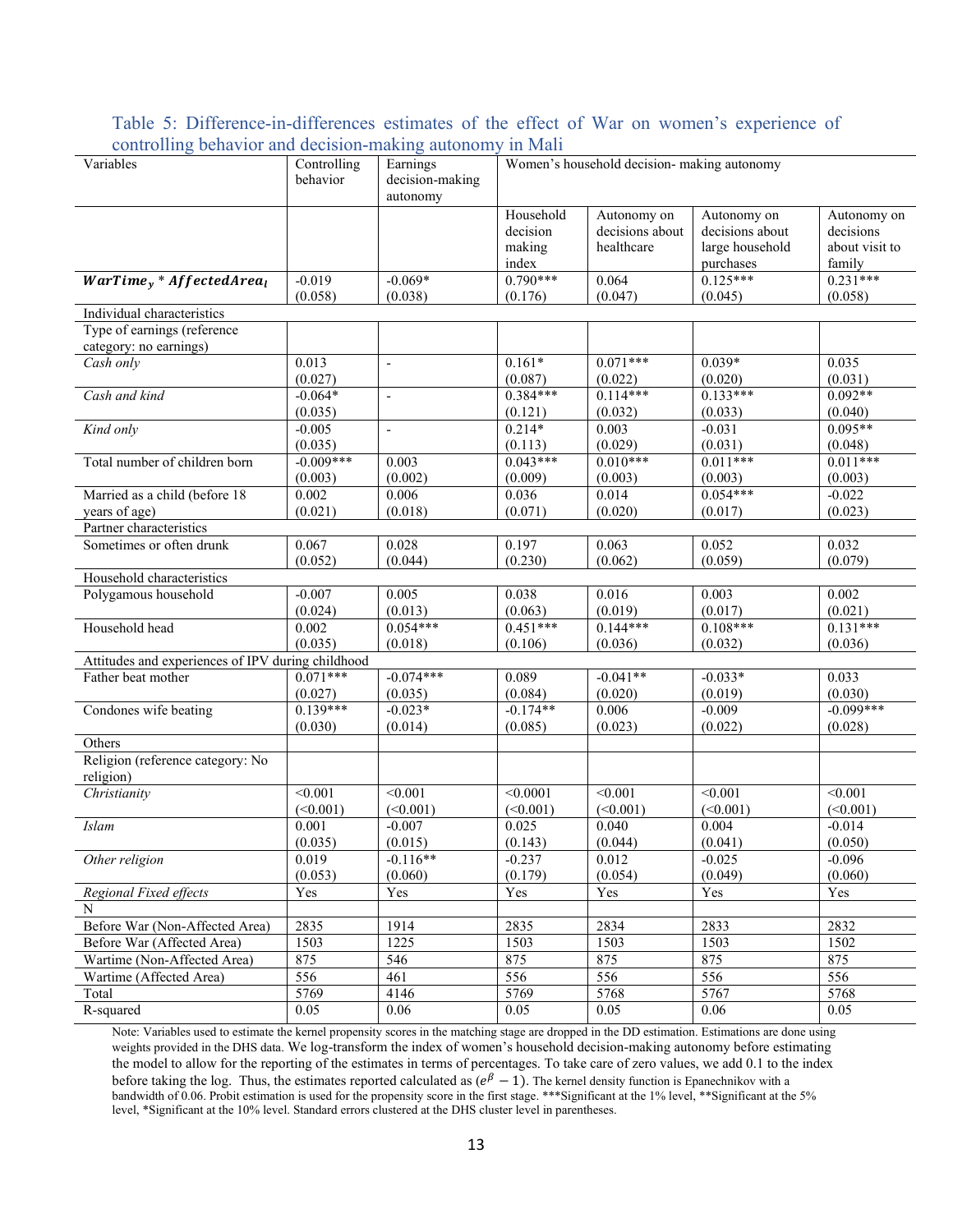### 4.2 How does migration affect the results?

It is not possible to know the proportion of women who moved out of the conflict-affected area during wartime as the DHS does not ask women about their previous place of residence, However, the DHS asks about the number of years women have lived in their current place of residence. To check that our results are robust to movements into the affected area during wartime, we restrict our sample to women who have lived in their place of residence for the entire duration of the war, i.e., only women who lived in the same location for at least seven years. For women in the 2018 survey, this translates to residing in the same residence for the entire duration of the period of war, i.e., between 2012 and 2018. We estimate equation 1 on the matched restricted sample. The effect of wartime on women's experience of IPV using the restricted sample is consistent with the analysis of the whole sample. This is not surprising as about 84 percent of the sample have lived in their current place of residence for 7 or more years, over 14 percent have remained in the same place for between 1 and 6 years and less than 2 percent with have lived for 1 year or less in their current place of residence.

The results for this estimation for IPV outcomes are presented in Table 6 while the results for controlling behavior and decision-making autonomy are presented in Table 7. As before, the war increased women's experience of physical IPV alone, emotional IPV alone, physical, or sexual IPV, and physical, sexual, or emotional IPV. It is also consistent with increased household decision making autonomy in the main analysis. As before, we find no effect on controlling behavior. While the direction of the effect of the war on earnings decision-making autonomy is the same as in the main analysis, it loses its statistical significance.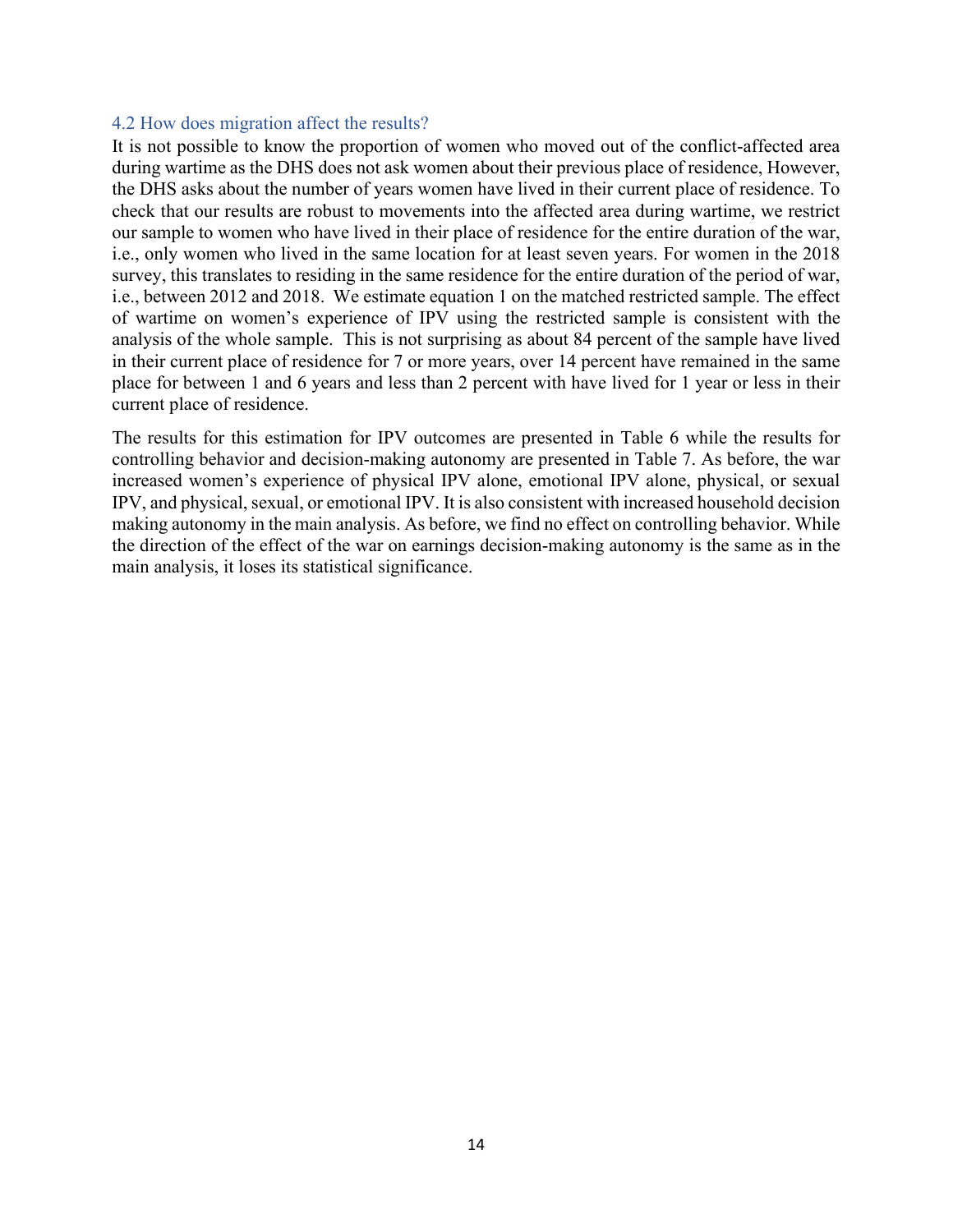|                                | (1)                       | (2)                     | (3)                    | (4)                      | (5)                           |
|--------------------------------|---------------------------|-------------------------|------------------------|--------------------------|-------------------------------|
| Variables                      | Past year<br>physical IPV | Past year<br>sexual IPV | Past year<br>emotional | Past year<br>physical or | Past year<br>physical, sexual |
|                                |                           |                         | <b>IPV</b>             | sexual IPV               | or emotional<br><b>IPV</b>    |
| $WarTime_{v}$ *                | $0.130***$                | $-0.014$                | $0.129***$             | $0.097**$                | $0.167***$                    |
| Affected Area <sub>l</sub>     | (0.032)                   | (0.035)                 | (0.039)                | (0.046)                  | (0.057)                       |
| Covariates                     |                           |                         |                        |                          |                               |
| Individual characteristics     | Yes                       | Yes                     | Yes                    | Yes                      | Yes                           |
| Partner characteristics        | Yes                       | Yes                     | Yes                    | Yes                      | Yes                           |
| Household characteristics      | Yes                       | Yes                     | Yes                    | Yes                      | Yes                           |
| Regional Fixed effects         | Yes                       | Yes                     | Yes                    | Yes                      | Yes                           |
| N                              |                           |                         |                        |                          |                               |
| Before Wartime (Non-Affected   | 2365                      | 2365                    | 2365                   | 2365                     | 2365                          |
| Area)                          |                           |                         |                        |                          |                               |
| Before Wartime (Affected Area) | 1264                      | 1264                    | 1264                   | 1264                     | 1264                          |
| During Wartime (Non-Affected   | 750                       | 750                     | 750                    | 750                      | 750                           |
| Area)                          |                           |                         |                        |                          |                               |
| During Wartime (Affected Area) | 458                       | 458                     | 458                    | 458                      | 458                           |
| Total                          | 4837                      | 4837                    | 4837                   | 4837                     | 4837                          |
| R-squared                      | 0.05                      | 0.06                    | 0.09                   | 0.06                     | 0.07                          |

Table 6: Difference-in-differences estimates of the effect of war on women's experience of intimate partner violence – restricted to sample of women living in place of residence for at least 7 years.

Note: Variables used to estimate the kernel propensity scores in the matching stage are dropped in the DD estimation. Estimations are done using weights provided in the DHS data. The kernel density function is Epanechnikov with a bandwidth of 0.06. Probit estimation is used for the propensity score in the first stage. \*\*\*Significant at the 1% level, \*\*Significant at the 5% level, \*Significant at the 10% level. Standard errors clustered at the DHS cluster level in parentheses.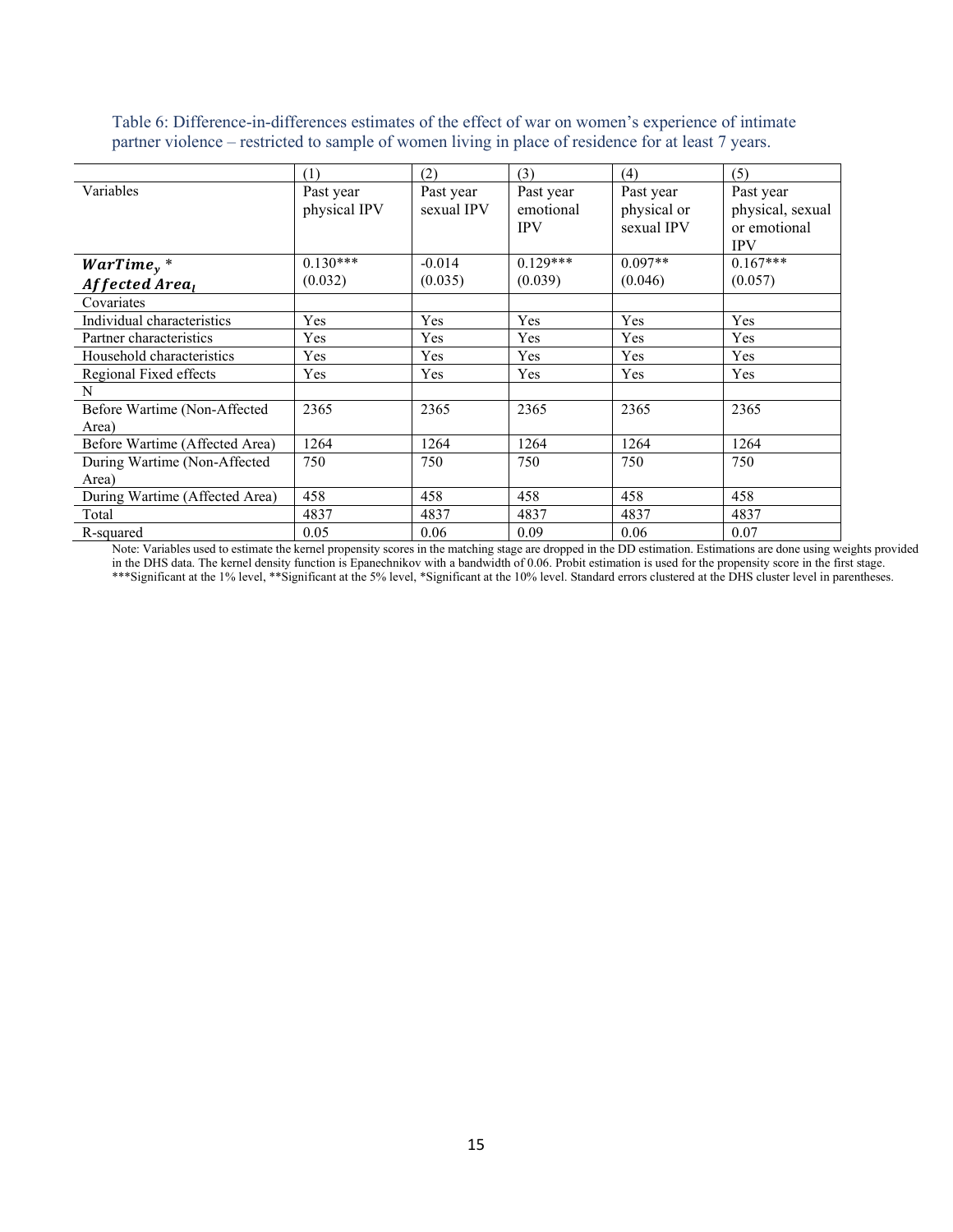Table 7: Difference-in-differences estimates of the effect of War on Women's experience of controlling behavior by husband/partner and women's decision-making autonomy in Malirestricted to sample of women living in place of residence for at least 7 years.

| restricted to sample of women fiving in place of residence for at reast () years. | (1)         | (2)       | (3)        | (4)                                | (5)         | (6)           |
|-----------------------------------------------------------------------------------|-------------|-----------|------------|------------------------------------|-------------|---------------|
| Variables                                                                         | Controlling | Earnings  |            | Household decision making autonomy |             |               |
|                                                                                   | behavior    | decision- |            |                                    |             |               |
|                                                                                   |             | making    |            |                                    |             |               |
|                                                                                   |             | autonomy  |            |                                    |             |               |
|                                                                                   |             |           | Household  | Autonomy                           | Autonomy on | Autonomy      |
|                                                                                   |             |           | decision   | on                                 | decisions   | <sub>on</sub> |
|                                                                                   |             |           | making     | decisions                          | about large | decisions     |
|                                                                                   |             |           | index      | about                              | household   | about visit   |
|                                                                                   |             |           |            | healthcare                         | purchases   | to family     |
| $WarTime_{y}$ *                                                                   | $-0.016$    | $-0.049$  | $0.840***$ | 0.061                              | $0.127***$  | $0.239***$    |
| Affected AreaPlacebo <sub>1</sub>                                                 | (0.065)     | (0.045)   | (0.174)    | (0.047)                            | (0.046)     | (0.058)       |
| Covariates                                                                        |             |           |            |                                    |             |               |
| Individual characteristics                                                        | Yes         | Yes       | Yes        | Yes                                | Yes         | Yes           |
| Partner characteristics                                                           | Yes         | Yes       | Yes        | Yes                                | Yes         | Yes           |
| Household characteristics                                                         | Yes         | Yes       | Yes        | Yes                                | Yes         | Yes           |
| Regional Fixed effects                                                            | Yes         | Yes       | Yes        | Yes                                | Yes         | Yes           |
| N                                                                                 |             |           |            |                                    |             |               |
| Before Wartime- placebo (Non-Affected                                             | 2365        | 1575      | 2365       | 2364                               | 2363        | 2366          |
| Area)                                                                             |             |           |            |                                    |             |               |
| Before Wartime- placebo (Affected Area)                                           | 1264        | 1009      | 1264       | 1264                               | 1264        | 1263          |
| During Wartime placebo (Non-Affected                                              | 750         | 472       | 750        | 750                                | 750         | 750           |
| Area)                                                                             |             |           |            |                                    |             |               |
| During Wartime placebo (Affected Area)                                            | 458         | 404       | 458        | 458                                | 458         | 458           |
| Total                                                                             | 4837        | 3460      | 4837       | 4836                               | 4835        | 4837          |
| R-squared                                                                         | 0.06        | 0.08      | 0.07       | 0.04                               | 0.05        | 0.05          |

Note: Variables used to estimate the kernel propensity scores in the matching stage are dropped in the DD estimation. Estimations are done using weights provided in the DHS data. The kernel density function is Epanechnikov with a bandwidth of 0.06. Probit estimation is used for the propensity score in the first stage. \*\*\*Significant at the 1% level, \*\*Significant at the 5% level, \*Significant at the 10% level. Standard errors clustered at the DHS cluster level in parentheses.

# 4.3. Evidence in support of the DD estimation method

One key identifying assumption of the DD model specified in equation (1) is that in the absence of war, the differences in the trends of the outcome variables between the affected and unaffected areas would be similar. Although it is not possible to empirically test this assumption, we present evidence in support of this assumption. First, in figures 3 and 4, we present graphs of the mean levels of the outcome variables in peacetime and wartime. The graphs suggest that in peacetime, the trends in outcomes are parallel between the affected area and unaffected area, suggesting that the identifying assumption of parallel trends holds.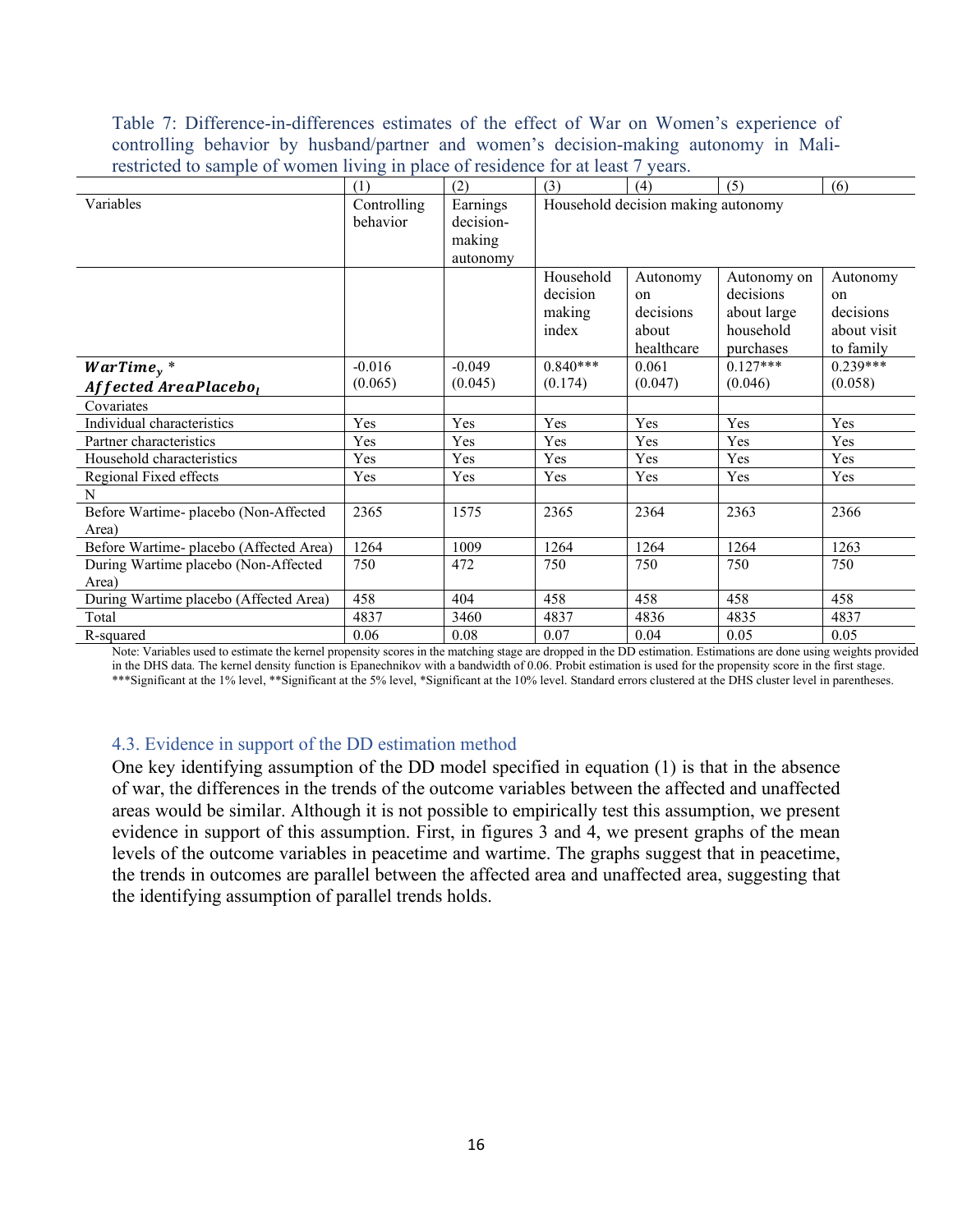

#### Figure 3: Peace vs. wartime trends - IPV





Second, we estimate equation (1) for IPV, decision making and controlling behavior using the sample of women in peacetime only, i.e., using only the 2006 DHS for which eligible women were interviewed between April and December 2006. The results are presented in tables 8 and 9. We assume that women who were interviewed in the first half of the survey period (between April and July) make up the placebo sample in peacetime, while those interviewed in the second half of the survey period (between August and December) make up the placebo sample in wartime. We find no spurious significant coefficient. Although some of coefficients of women's experience of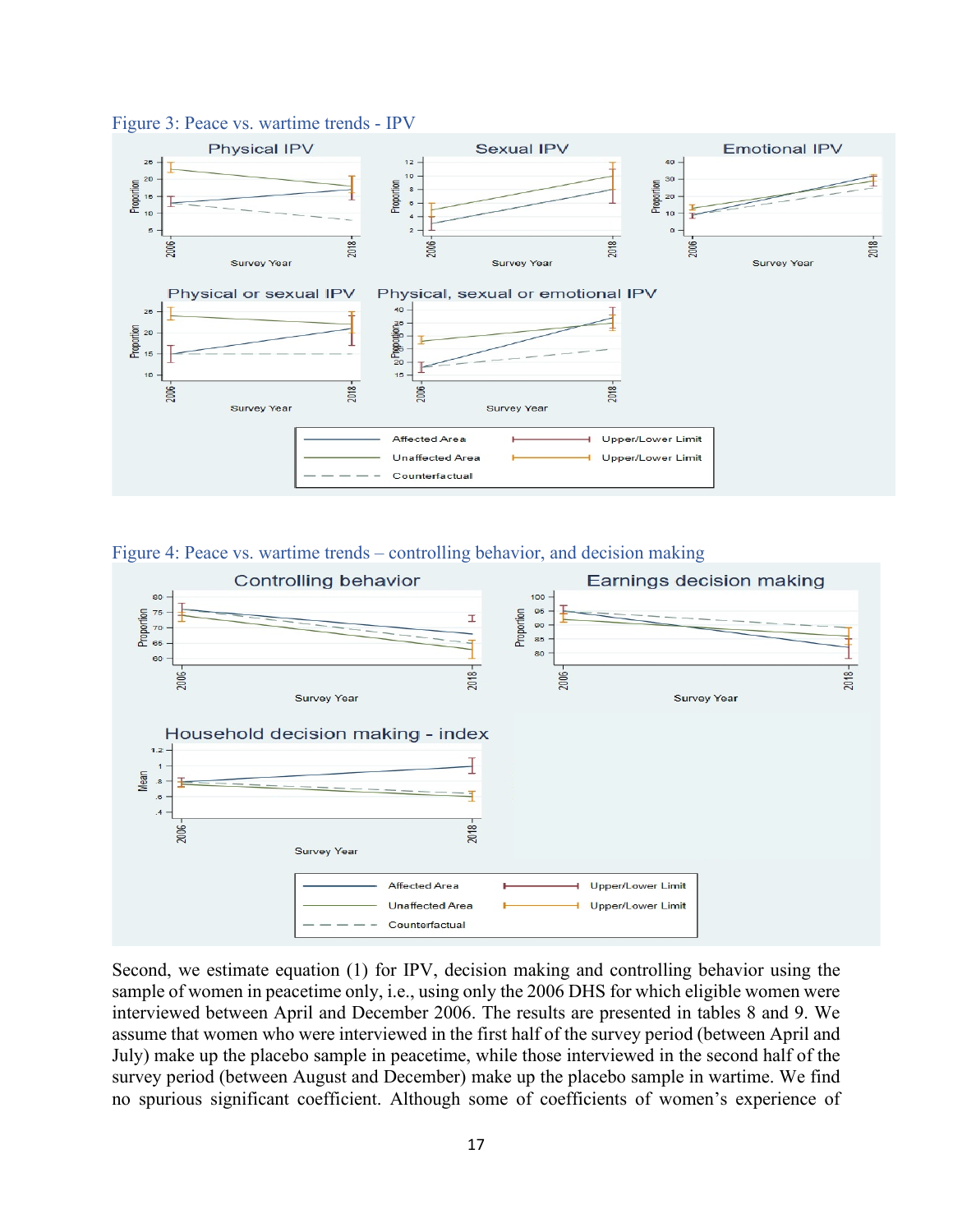particular types of IPV are significant, this seems unrelated to the war since the signs are different from the main analysis, again suggesting that the assumption of parallel trends holds.

Table 8: Difference-in-differences estimates of the effect of War on Women's experience of intimate partner violence – Placebo analysis.

|                                                 | (1)                       | (2)                     | (3)                                  | (4)                                    | (5)                                                         |
|-------------------------------------------------|---------------------------|-------------------------|--------------------------------------|----------------------------------------|-------------------------------------------------------------|
| Variables                                       | Past year<br>physical IPV | Past year<br>sexual IPV | Past year<br>emotional<br><b>IPV</b> | Past year<br>physical or<br>sexual IPV | Past year<br>physical, sexual<br>or emotional<br><b>IPV</b> |
| $WarTime_{y}$ *                                 | $-0.035$                  | $-0.036**$              | $-0.080***$                          | $-0.050$                               | $-0.075*$                                                   |
| Affected AreaPlacebo <sub>1</sub>               | (0.035)                   | (0.018)                 | (0.027)                              | (0.037)                                | (0.040)                                                     |
| Covariates                                      |                           |                         |                                      |                                        |                                                             |
| Individual characteristics                      | Yes                       | Yes                     | Yes                                  | Yes                                    | Yes                                                         |
| Partner characteristics                         | Yes                       | Yes                     | Yes                                  | Yes                                    | Yes                                                         |
| Household characteristics                       | Yes                       | Yes                     | Yes                                  | Yes                                    | Yes                                                         |
| Regional Fixed effects                          | Yes                       | Yes                     | Yes                                  | Yes                                    | Yes                                                         |
| N                                               |                           |                         |                                      |                                        |                                                             |
| Before Wartime- placebo (Non-<br>Affected Area) | 1295                      | 1295                    | 1295                                 | 1295                                   | 1295                                                        |
| Before Wartime-placebo<br>(Affected Area)       | 692                       | 692                     | 692                                  | 692                                    | 692                                                         |
| During Wartime placebo (Non-<br>Affected Area)  | 1538                      | 1538                    | 1538                                 | 1538                                   | 1538                                                        |
| During Wartime placebo (Affected<br>Area)       | 802                       | 802                     | 802                                  | 802                                    | 802                                                         |
| Total                                           | 4327                      | 4327                    | 4327                                 | 4327                                   | 4327                                                        |
| R-squared                                       | 0.06                      | 0.04                    | 0.04                                 | 0.07                                   | 0.07                                                        |

Note: Variables used to estimate the kernel propensity scores in the matching stage are dropped in the DD estimation. Estimations are done using weights provided in the DHS data. The kernel density function is Epanechnikov with a bandwidth of 0.06. Probit estimation is used for the propensity score in the first stage. \*\*\*Significant at the 1% level, \*\*Significant at the 5% level, \*Significant at the 10% level. Standard errors clustered at the DHS cluster level in parentheses.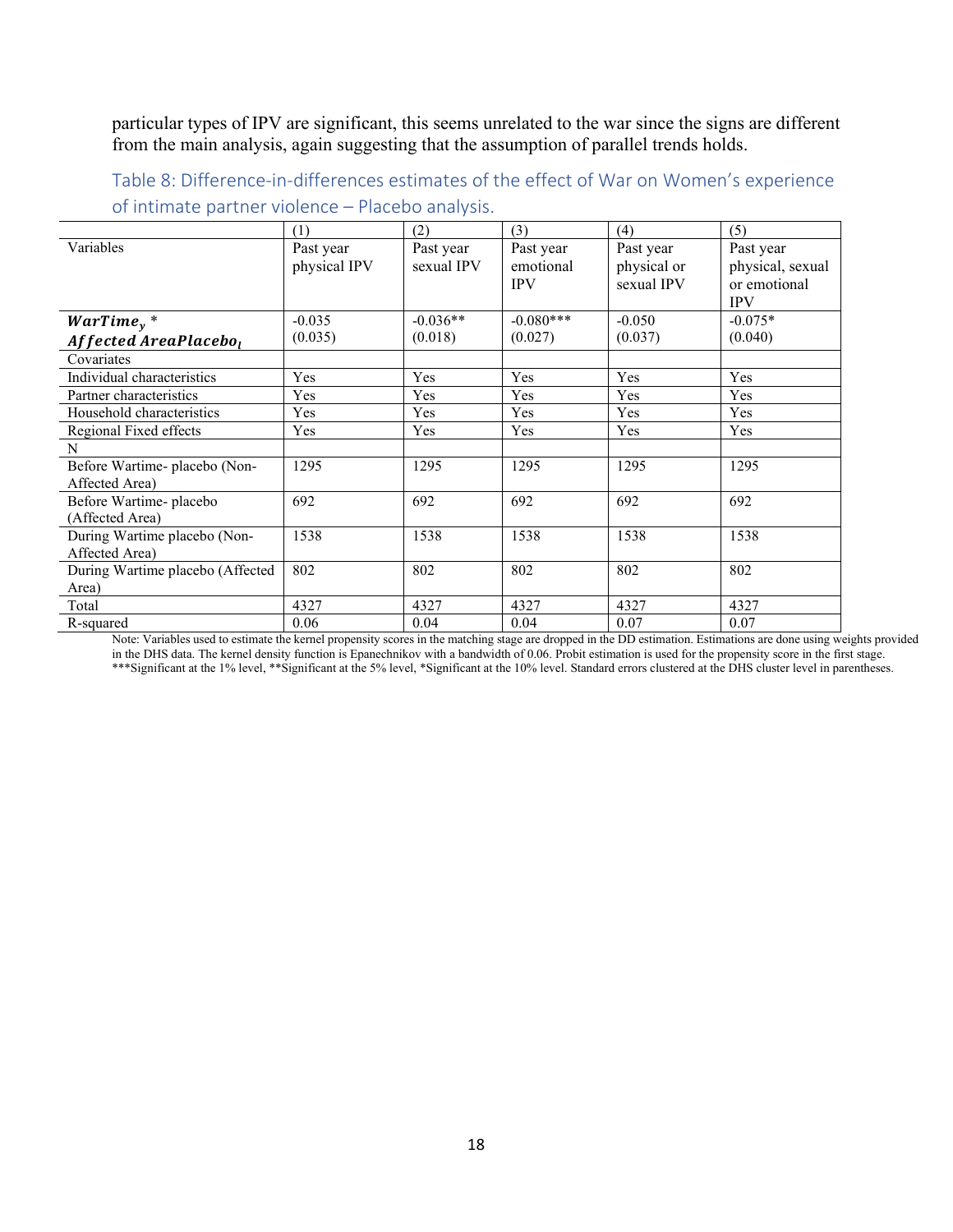Table 9: Difference-in-differences estimates of the effect of War on Women's experience of controlling behavior by husband/partner and women's decision-making autonomy in Mali-Placebo Analysis.

|                                        | (1)         | (2)       | (3)       | (4)                                | (5)          | (6)           |
|----------------------------------------|-------------|-----------|-----------|------------------------------------|--------------|---------------|
| Variables                              | Controlling | Earnings  |           | Household decision making autonomy |              |               |
|                                        | behavior    | decision- |           |                                    |              |               |
|                                        |             | making    |           |                                    |              |               |
|                                        |             | autonomy  |           |                                    |              |               |
|                                        |             |           | Household | Autonomy                           | Autonomy     | Autonomy      |
|                                        |             |           | decision  | on                                 | on decisions | <sub>on</sub> |
|                                        |             |           | making    | decisions                          | about large  | decisions     |
|                                        |             |           | index     | about                              | household    | about visit   |
|                                        |             |           |           | healthcare                         | purchases    | to family     |
| $WarTime_{v}$ *                        | 0.074       | 0.005     | $-0.200$  | $-0.034$                           | $-0.033$     | $-0.063$      |
| Affected AreaPlacebo <sub>l</sub>      | (0.047)     | (0.027)   | (0.158)   | (0.040)                            | (0.080)      | (0.250)       |
| Covariates                             |             |           |           |                                    |              |               |
| Individual characteristics             | Yes         | Yes       | Yes       | Yes                                | Yes          | Yes           |
| Partner characteristics                | Yes         | Yes       | Yes       | Yes                                | Yes          | Yes           |
| Household characteristics              | Yes         | Yes       | Yes       | Yes                                | Yes          | Yes           |
| Regional Fixed effects                 | Yes         | Yes       | Yes       | Yes                                | Yes          | Yes           |
| N                                      |             |           |           |                                    |              |               |
| Before Wartime- placebo (Non-Affected  | 1295        | 850       | 1295      | 1295                               | 1295         | 1295          |
| Area)                                  |             |           |           |                                    |              |               |
| Before Wartime- placebo (Affected      | 692         | 580       | 692       | 692                                | 692          | 691           |
| Area)                                  |             |           |           |                                    |              |               |
| During Wartime placebo (Non-Affected   | 1538        | 1034      | 1538      | 1537                               | 1536         | 1538          |
| Area)                                  |             |           |           |                                    |              |               |
| During Wartime placebo (Affected Area) | 802         | 647       | 802       | 802                                | 802          | 802           |
| Total                                  | 4327        | 3111      | 4327      | 4326                               | 4325         | 4326          |
| R-squared                              | 0.09        | 0.03      | 0.05      | 0.06                               | 0.05         | 0.05          |

Note: Variables used to estimate the kernel propensity scores in the matching stage are dropped in the DD estimation. Estimations are done using weights provided in the DHS data. The kernel density function is Epanechnikov with a bandwidth of 0.06. Probit estimation is used for the propensity score in the first stage. \*\*\*Significant at the 1% level, \*\*Significant at the 5% level, \*Significant at the 10% level. Standard errors clustered at the DHS cluster level in parentheses.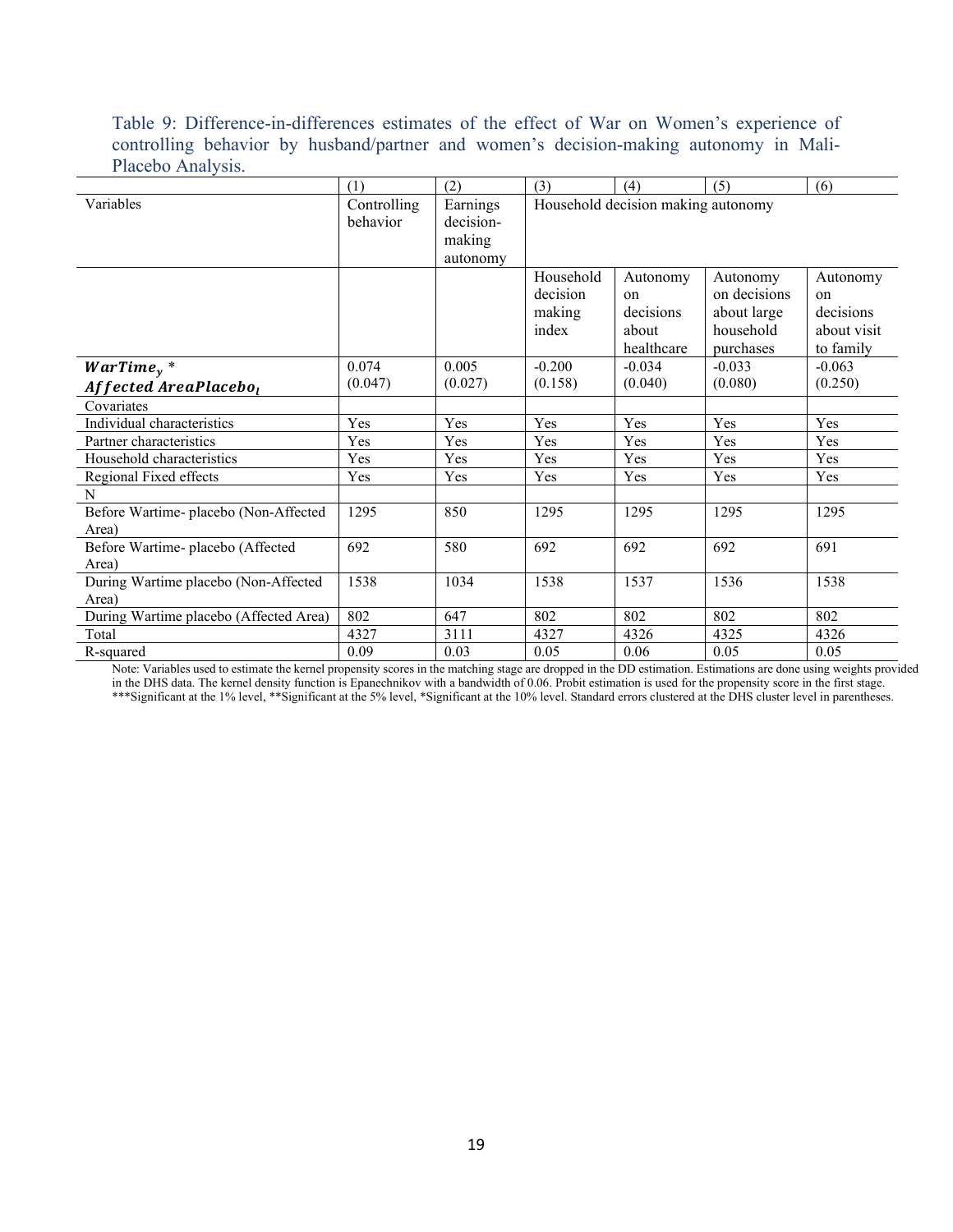#### 4.4 Robustness to varying the radius of the affected area

In Figures 5 and 6, we provide evidence demonstrating the robustness of our significant results in in sections 4.1.1 and 4.1.2 to variation in the radius of the affected area. Increasing the radius of the affected area increasingly includes women residing further away from the location of conflict events in the affected area and reduces the difference between the number of women in the affected and non-affected areas. We expect a reduction or no change in the magnitude of the adverse effect of conflict events since more women who do not reside in the immediate environment of conflict events are added to the affected area. Figure 5 shows that IPV outcomes are consistent with this expectation – increasingly expanding the affected area to include women residing further away from conflict events reduced the probability that women in the affected area experience IPV. Similarly, figure 6 shows that women closest to the conflict events lose more of their household decision making autonomy compared to their counterparts who reside further away. Finally, the adverse effect of conflict on earnings decision making autonomy remains fairly constant as the radius of the affected area expands, suggesting that conflict has no effect on earnings decision making autonomy for women who do not live in the immediate proximity of conflict events.



Figure 5: Kernel-based DD Estimates for various BH Area buffer zones – IPV outcomes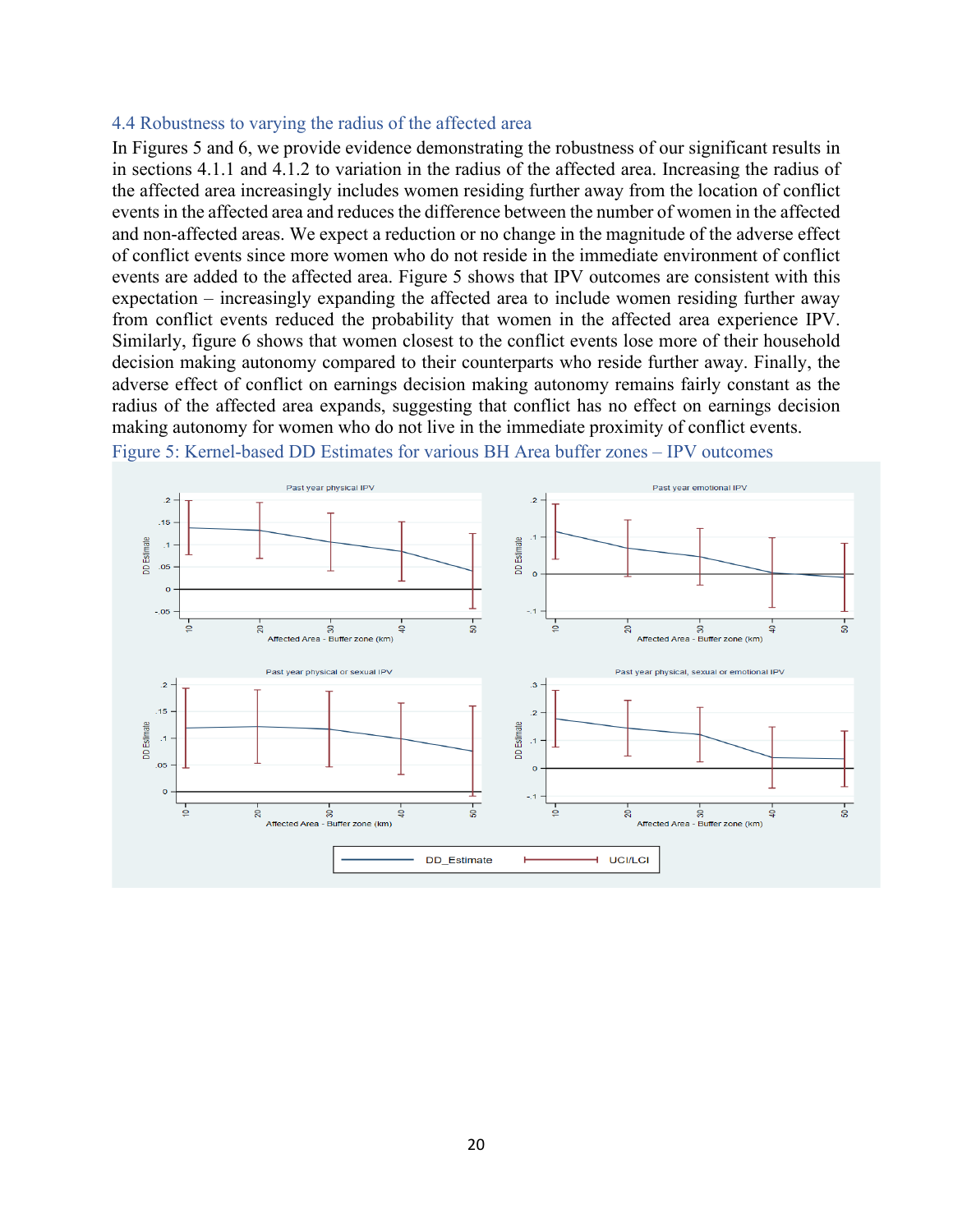

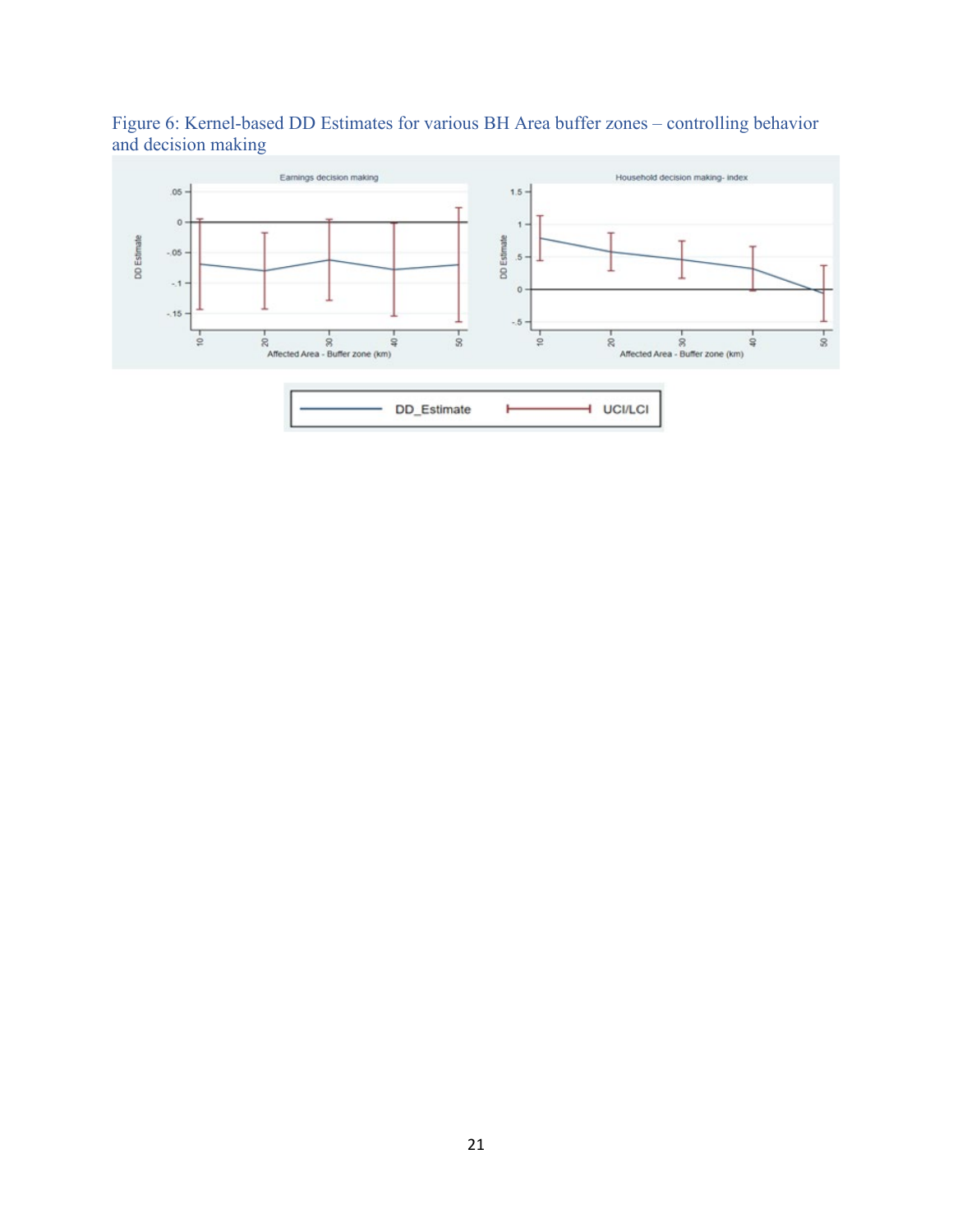# 5. Discussion and Conclusion

This study exploits variation in timing and location of conflict events during the ongoing civil war in Mali to identify the impact of conflict on women's experience of IPV and decision-making autonomy. Two DHS surveys - one conducted before the conflict and one conducted during the ongoing violence - were spatially linked to conflict data. The difference-in-difference approach allows for matching of women in the two areas to isolate conflict as a driver of increased violence using a rigorous quasi-experimental research design. This approach represents one of the first quantitative, population-based assessments of how the ongoing instability may affect Malian women in key domains of violence and personal decision-making autonomy.

These findings highlight the fact that women living in conflict-affected areas experienced notable and significant increases in all forms of IPV, and combined measures of IPV. In the non-conflictaffected areas, women faced lower levels of physical IPV and no change in the combined measure of physical and sexual IPV. Women in non-conflict affected areas in Mali still experienced increased emotional and sexual IPV. However, when examining the change from peacetime to wartime in the two areas, we see that women living in conflict-affected areas were significantly more likely than their non-affected counterparts to experience multiple forms of IPV, including a combined measure of physical and sexual IPV, as well as physical, sexual and emotional IPV combined. This paper also found an increase in risk of experiencing IPV if a woman has witnessed a father physically abuse his wife/partner or have a partner who is sometimes or often drunk, both known risk factors for IPV.

This study also finds that women in conflict affected areas report greater decision-making within the home in at least some domains – specifically, decision-making related to large household purchases and paying visits to family. This analysis does not permit understanding of the potential pathways for increased autonomy in these areas. However, other scholarship has traced how conflict may lead to higher numbers of women-headed households during instability. Husbands and other male relatives may be injured, missing or killed during conflict and forced displacement. This reality may result in women having greater joint or sole decision-making power in households that are experiencing shifts in traditional power dynamics. It is also possible that the pressing realities of navigating political instability mean that women take more decisions upon themselves or gain greater say in joint decision making. The fact that men may be less present or engaged within the home also highlights the stark findings related to IPV; even while some households may experience changes in composition and certain power dynamics, domestic violence has still increased in conflict-affected areas.

Given this, it is important to consider that improvements in autonomy at the household level alone may not indicate an increase overall gender equality in conflict-affected areas – as starkly highlighted by the results related to IPV. This is particularly salient given the post-conflict context in Mali. The country continues to rank at the bottom of the Gender Equality Index,  $158<sup>th</sup>$  of  $162$ countries. Malian women continue to lack legal protections around mobility, employment, pay, GBV and marriage (Trumbic et al, 2020). Mali also continues to show high prevalence rates of IPV and failure to pass a draft GBV law drafted sin 2017 that has received strong opposition from the High Islamic Council. Lack of equality in these other areas, coupled with the findings of this paper speak to the need to undertake research that examines women's experiences holistically when examining their safety and empowerment. Further research could support the understanding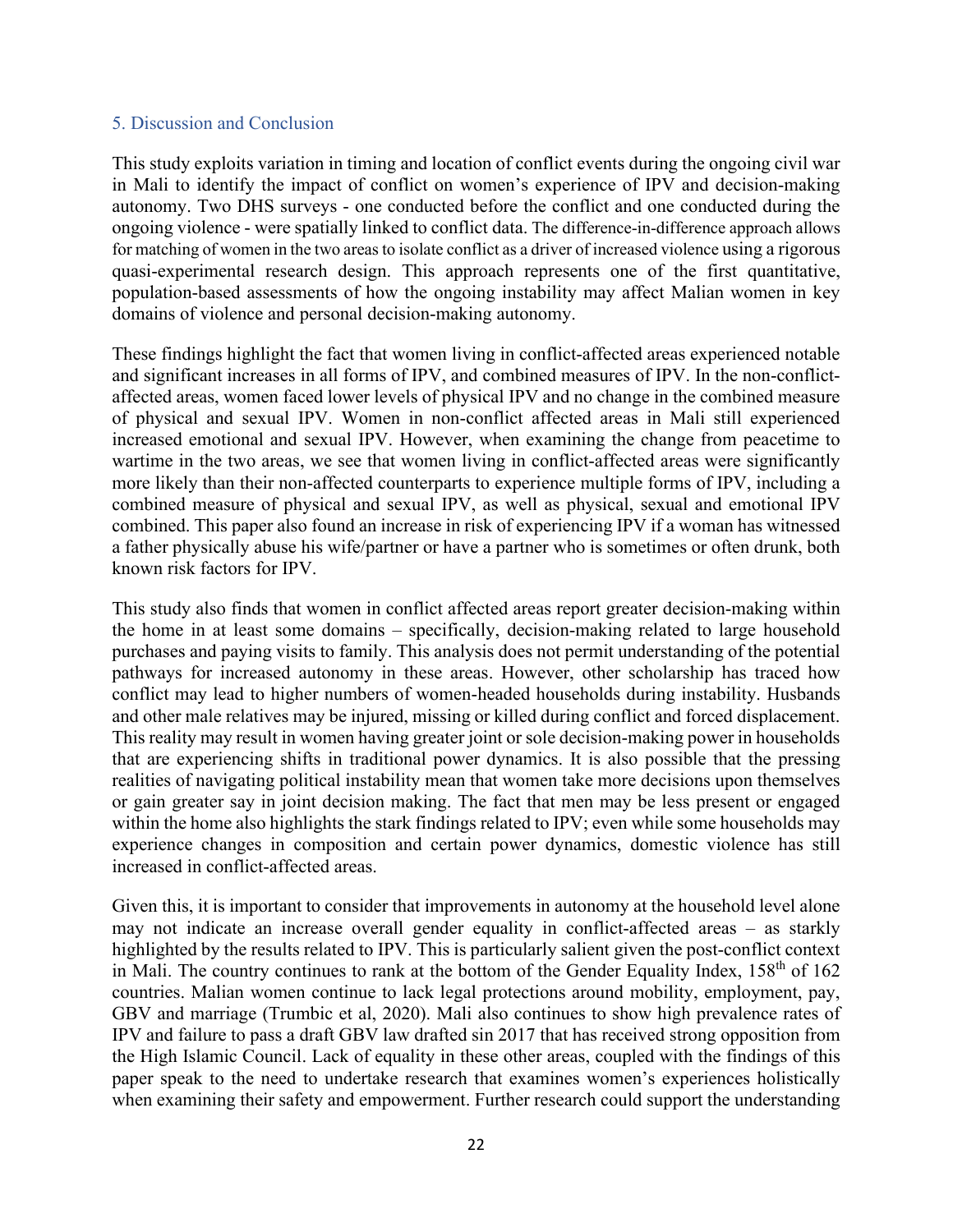of the pathways and dynamics underlying changes in empowerment domains for women and girls and how they are interrelated. This paper highlights the need for continued analyses by investigating different measures of autonomy with IPV. These findings make a strong case for bringing outcomes together to view larger pictures of women's experiences.

The study points to several areas where policy and programming may have the opportunity to reduce violence and increase gender equality within the household. Multi-sectoral programs that address harmful gender norms at the individual, household and community levels are vital to transform gender norms and ensure that women can fully and safely participate in society.

These findings also point to the need to ensure women's substantive participation in peace negotiations and state-building. Preceding the conflict, the Government of Mali launched a National Gender Policy (2010) and National Action Plan for Women, Peace, and Security (2012) – processes that included multi-day consultations with women's civil society organizations while writing the document (Shephard, 2019). However, in the 2015 Bamako Agreement, only 5 percent of peace talk negotiators and 15 percent of the signatories were women (Council on Foreign Relations, 2019). To shift norms and attitudes around gender roles, women's organizations need a significant presence in peacebuilding and state-building efforts. Without this engagement, women will continue to be left behind in peace processes – bearing the brunt of violence that moves from the public to the private sphere.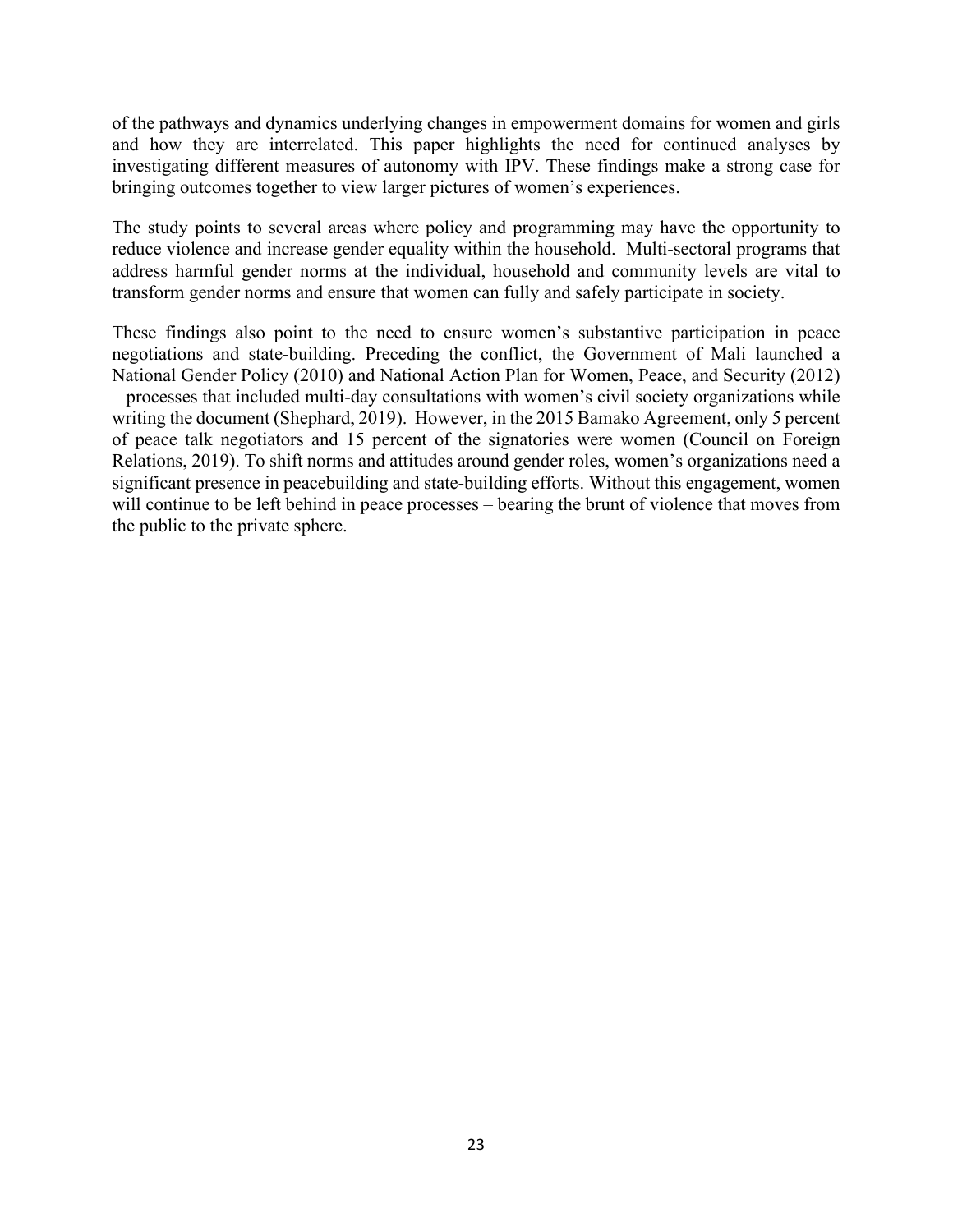# References

Abramsky T, Watts CH, Garcia-Moreno C, Devries K, Kiss L, Ellsberg M, et al. (2011). "What factors are associated with recent intimate partner violence? Findings from the WHO multi-country study on women's health and domestic violence." *BMC Public Health* 111:1.

Buvinic, M., Das Gupta, M., Casabonne, U., & Verwimp, P. (2013). Violent Conflict and Gender Inequality: An Overview. *The World Bank Research Observer*, *28*(1), 110–138. https://doi.org/10.1093/wbro/lks011

Bozolli C Bruck T. Muhumuza T. (2011). Does war influence individual expectations? Economic Letters 113 (2011) 288–291

Caliendo M., Kopeinig S., (2005). "Some practical guidance for the implementation of propensity score matching." IZA Discussion Paper No. 1588

Ceriani L., Verme P., 2018 "Risk preferences and the decision to flee conflict." The World Bank Group Policy Research Working Paper 8376

Chukwuma A., Ekhator-Mobayode U.E., (2019). Armed conflict and maternal health care utilization: evidence from the Boko Haram Insurgency in Nigeria. Social Science & Medicine 226, 104- 112 https://doi.org/10.1016/j.socscimed.2019.02.055.

Council on Foreign Relations (2019). "Explore the Data", CFR: Women's Role in Peace Processes. Retrieved from[: https://www.cfr.org/interactive/interactive/womens-participation-in](https://www.cfr.org/interactive/interactive/womens-participation-in-peaceprocesses/explore-the-data)[peaceprocesses/explore-the-data](https://www.cfr.org/interactive/interactive/womens-participation-in-peaceprocesses/explore-the-data)

DHS STATcomplier, (2018). The DHS Program STATcompiler. Funded by USAID. http://www.statcompiler.com. [Accessed June 14, 2021].

Ekhator-Mobayode, U.E., Abebe Asfaw, A., (2019). The child health effects of terrorism: evidence from the Boko Haram Insurgency in Nigeria. Appl. Econ. 51 (6), 624–638.

Ekhator-Mobayode, UE and Hanmer, L and Rubiano Matulevich, EC and Arango, DJ (2020). Effect of Armed Conflict on Intimate Partner Violence: Evidence from the Boko Haram Insurgency in Nigeria. World Bank Policy Research Working Paper No. 9168, Available at SSRN: <https://ssrn.com/abstract=3547923>

Ellsberg, M., Arango, D.J., Morton, M., Gennari, F., Kiplesund, S. et al. (2015). Prevention of violence against women and girls: what does the evidence say? Lancet, 385(9977), 1555-1566.

Falb K.L., McCormick M.C., Hemenway D., Anfinson K., & Silverman J.G.(2013). Violence against refugee women along the Thai-Burma border. *Int J Gynaecol Obstet* 120:279–83.

Gupta, J., Acevedo-Garcia, D., Hemenway, D., Decker, M. R., Raj, A., & Silverman, J. G. (2009). Premigration exposure to political violence and perpetration of intimate partner violence among immigrant men in Boston. *American journal of public health*, *99*(3), 462-469.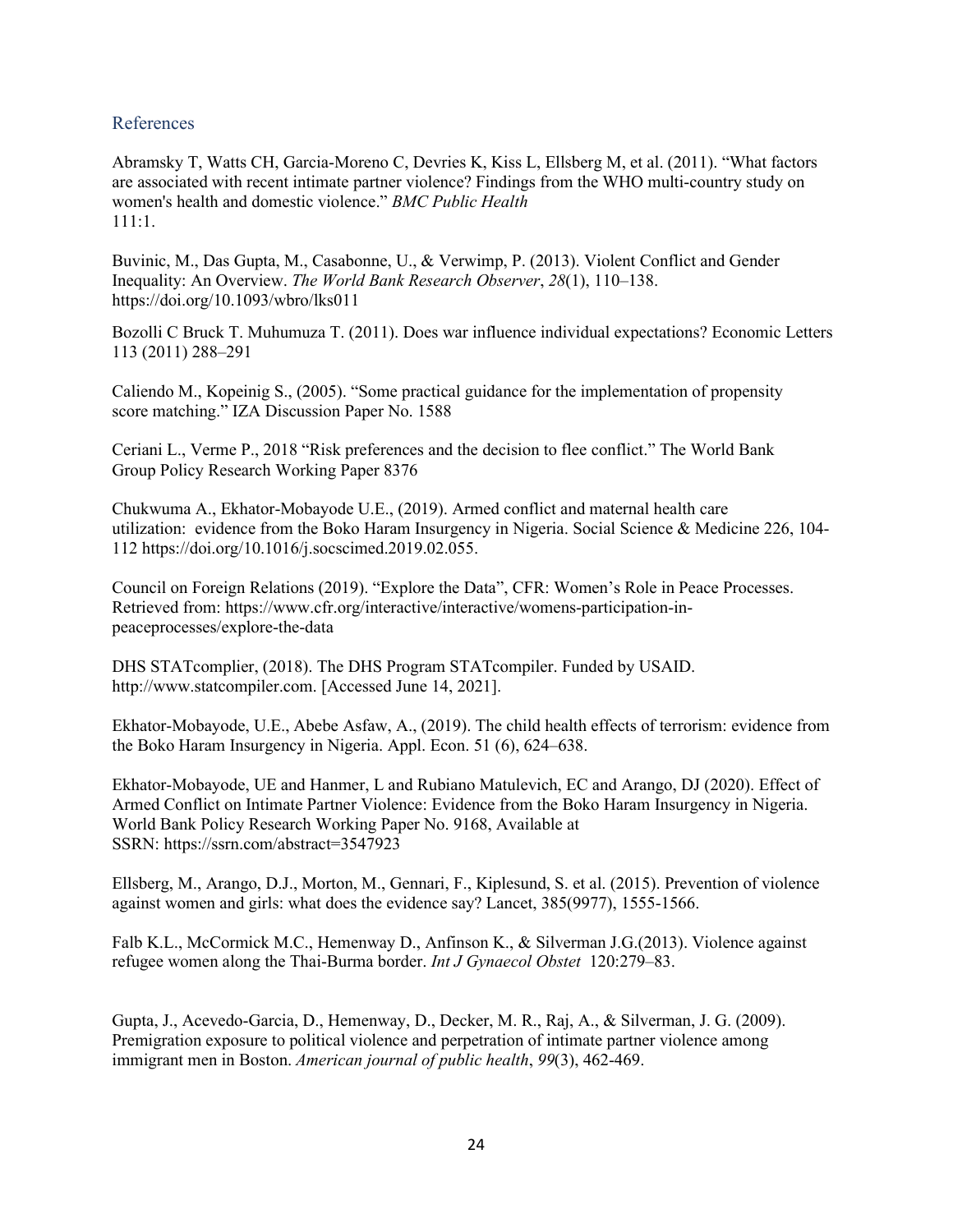Gupta J, Reed E, Kelly J, *et al* (2012). Men's exposure to human rights violations and relations with perpetration of intimate partner violence in South Africa. *J Epidemiol Community Health* 66:e2

Hagberg S. Korling G. (2012) . Socio-political Turmoil in Mali: The Public Debate Following the Coup d'État on 22 March 2012 . Africa Spectrum IISN 1868-6869 <https://journals.sagepub.com/doi/pdf/10.1177/000203971204702-306>

Heise, L. L. (1998). Violence Against Women: An Integrated, Ecological Framework. *Violence Against Women*, *4*(3), 262–290. https://doi.org/10.1177/1077801298004003002

Hynes M., Ward J., Robertson K. (2004). A determination of the prevalence of gender-based violence among conflict-affected populations in East Timor. *Disasters.* [https://doi.org/10.1111/j.0361-](https://doi.org/10.1111/j.0361-3666.2004.00260.x) [3666.2004.00260.x](https://doi.org/10.1111/j.0361-3666.2004.00260.x)

Internal Displacement Monitoring Center (n.d). Mali: Annual conflict and disaster displacement figures 2012-2020. Norwegian Refugee Council/Internal Displacement Monitoring Centre. https://www.internaldisplacement.org/countries/mali

Justino, P. (2017). *Violent Conflict and Changes in Gender Economic Roles* (F. Ní Aoláin, N. Cahn, D. F. Haynes, & N. Valji, Eds.; Vol. 1). Oxford University Press. https://doi.org/10.1093/oxfordhb/9780199300983.013.7

Kelly J.T.D., Colantuoni E., Robinson C., & Decker M.R. (2018) From the battlefield to the bedroom: a multilevel analysis of the links between political conflict and intimate partner violence in Liberia. *BMJ Glob Health* 3:e000668. doi:10.1136/bmjgh-2017-000668

Lamarche, A. (2019) Mali's Human Rights Crisis: Overmilitarized and Overshadowed. Refugees International. [https://www.refugeesinternational.org/reports/2019/12/10/malis-humanitarian-crisis](https://www.refugeesinternational.org/reports/2019/12/10/malis-humanitarian-crisis-overmilitarized-and-overshadowed)[overmilitarized-and-overshadowed](https://www.refugeesinternational.org/reports/2019/12/10/malis-humanitarian-crisis-overmilitarized-and-overshadowed)

Lecocq B., Mann G., Whitehouse B., Badi D., Pelckmans L., Belalimat N., Hall B. & Lacher W. (2013) One hippopotamus and eight blind analysts: a multivocal analysis of the 2012 political crisis in the divided Republic of Mali, Review of African Political Economy, 40:137, 343- 357, DOI: [10.1080/03056244.2013.799063](https://doi.org/10.1080/03056244.2013.799063)

Østby, G. (2016). Violence begets violence: Armed conflict and domestic sexual violence in sub-Saharan Africa. In *SVAC (Sexual Violence and Armed Conflict) Workshop, Harvard University, Cambridge* (pp. 2- 3).

Peterman A., Palermo T., Bredenkamp C. (2011) Estimates and determinants of sexual violence against women in the Democratic Republic of Congo. *Am J Public Health*. 101(6):1060–1067. doi:10.2105/AJPH.2010.300070.

Saile, R., E.V. Ertl, F. Neuner, and C. Catani. (2013). "Prevalence and Predictors of Partner Violence against Women in the Aftermath of War." *Social Science & Medicine* 86: 17–25.

Shephard, L. (2019). National Action Plan for the Implementation of Resolution 1325 of the Security Council of the United Nations on Women, Peace, and Security. Unofficial Translation. Funded by ARC DP160100212. Retrieved from https://www.wpsnaps.org/app/uploads/2019/09/Mali-NAP-2012-2014- English-translation-DP160100212.pdf